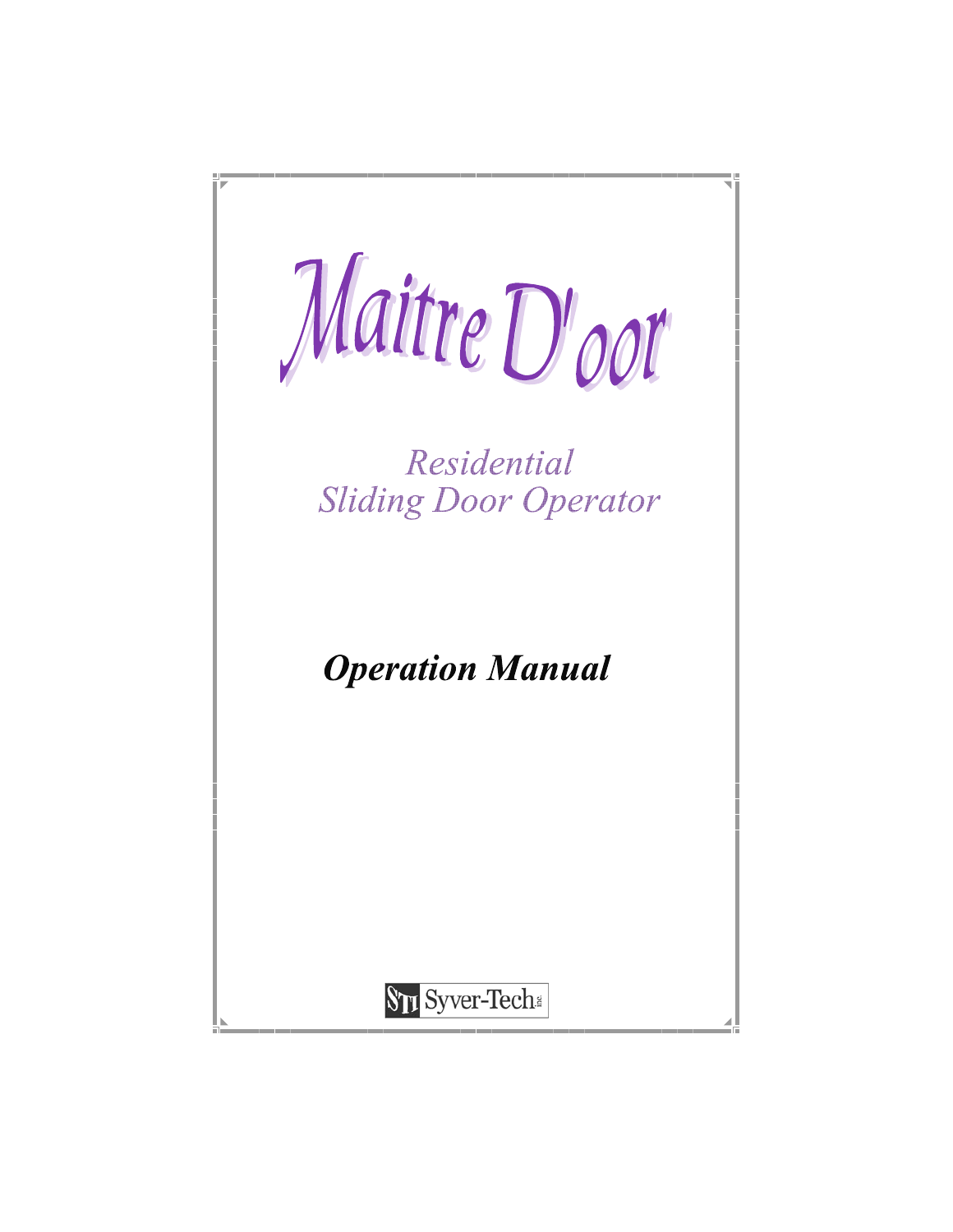Soft 0101 & Soft 0138 2013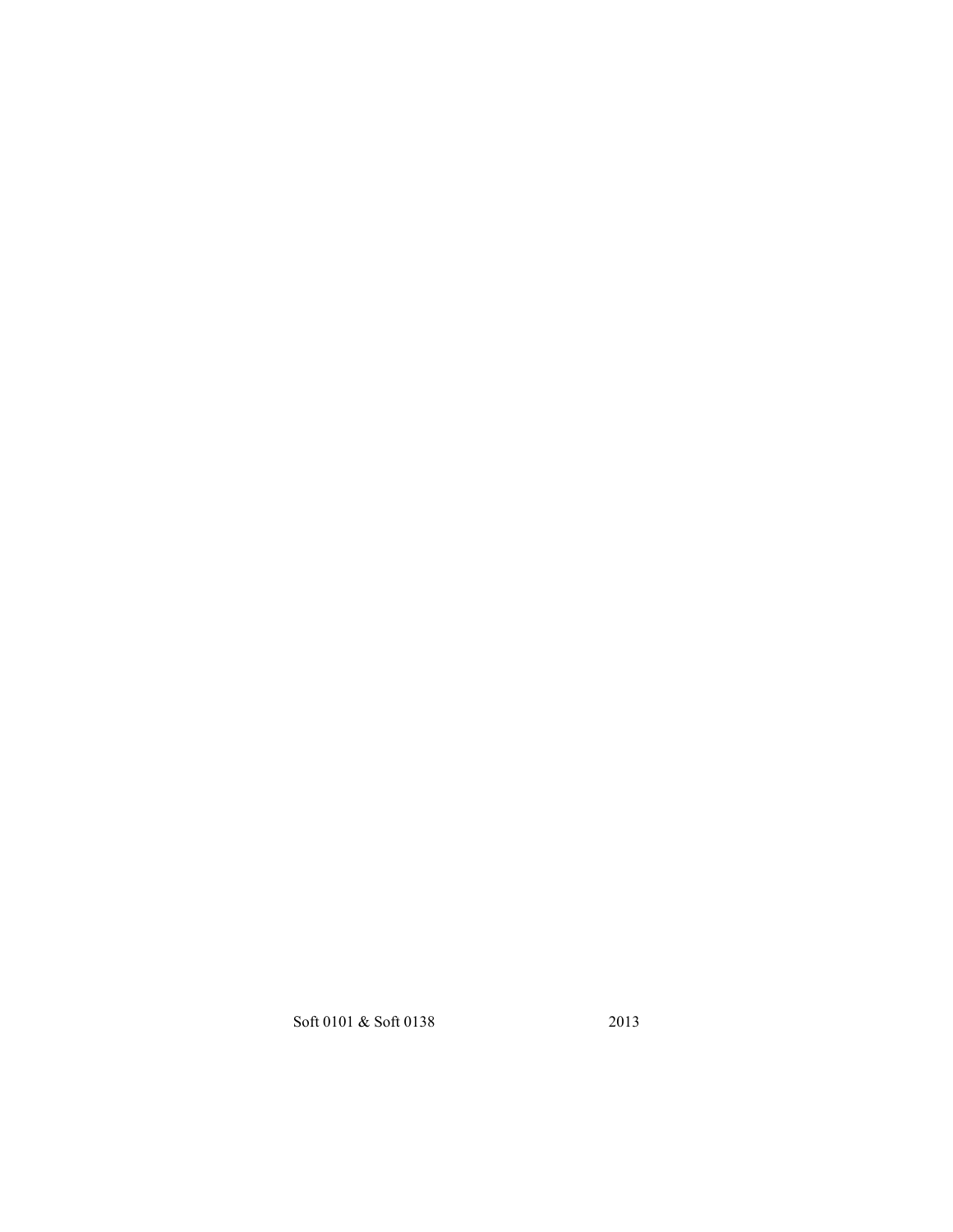| <b>INTRODUCTION</b><br>General Information                                              | Page 1            |
|-----------------------------------------------------------------------------------------|-------------------|
| <b>SAFETY FEATURES</b><br>Auto-Reverse<br>Motion/Presence Sensors<br><b>Sensor Mats</b> | Page 1-2          |
| The "Teach Cycle"                                                                       | Page 2            |
| OPERATING INSTRUCTIONS<br>Before You Begin<br>Start the Teach Cycle                     | Page 3            |
| Programming: Buttons, Mats, Key Fobs                                                    | Page 4            |
| (Wireless Only)<br>To Program Devices                                                   | Page 5            |
| <b>LOCK MODES</b><br>Hard-Lock<br>Soft-Lock                                             | Page 5            |
| <b>JOG MODE</b>                                                                         | Page 6            |
| <b>FEATURES</b><br>Descriptions and Factory Settings                                    | Page 6 - 9        |
| CHANGING FACTORY SETTINGS                                                               | Page $10 - 11$    |
| OTHER INFORMATION<br>The Main Keypad<br><b>Button Behavior</b>                          | Page 12           |
| TROUBLESHOOTING                                                                         | Page $13 - 16$    |
| SAFETY CHECK/GENERAL SAFETY                                                             | Page $17 - 18$    |
| OPERATOR MAINTENANCE                                                                    | Page 18           |
| <b>PRECAUTIONS</b>                                                                      | Page 19-20        |
| <b>COMPLIANCE WITH SAFETY STANDARDS</b>                                                 | Page 21           |
| <b>FCC COMPLIANCE</b>                                                                   | Page 21           |
| <b>WARRANTY INFORMATION</b>                                                             | Inside Back Cover |

# **Table of Contents**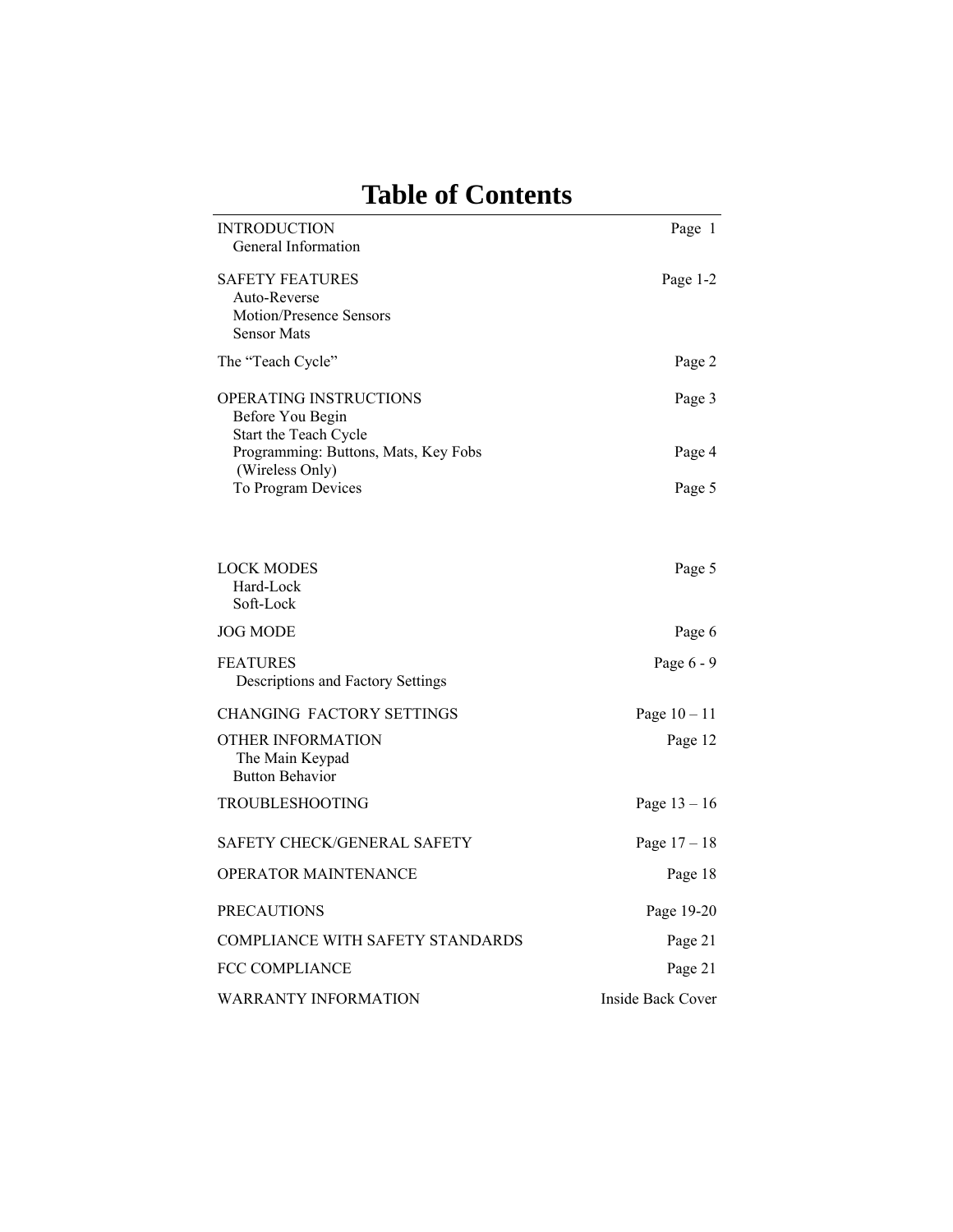## **INTRODUCTION:**

## **General Information**

- The *Maitre D'oor* sliding door operator is **for residential use only.**  ( the "Operator").
- The "Operator" has 13 factory set features. These settings can be changed to accommodate your needs.
- Door must travel freely with no tight spots. The "Operator" is not a cure for a sticky door in need of repair.
	- $\Rightarrow$  The free moving door force should not exceed 20 lbs.
	- $\Rightarrow$  To get through the doors seal, force should not exceed 35 lbs.
- The "Operator" will accommodate doors with up to a 42" opening.
- The "Operator" is not guaranteed for use in freezing temperatures. Frozen seals, can interfere and cause the "Operator" to malfunction Before operating under these conditions, clear your door of any snow and ice. Then initiate a new "Teach" cycle.

## **SAFETY FEATURES**

## **Auto-Reverse**

In the absence of Motion/Presence Sensors or Sensor Mats:

If the door meets an obstruction when closing,

- $\Rightarrow$  The door will stop and reverse to the open position giving an obstruction signal.
- $\Rightarrow$  The door will then try again to close, moving slower, until it is closed. This repeats 2 more times.
- $\Rightarrow$  If the door meets an obstruction on the third try, it will stop, reverse to the open position and stop.
- $\Rightarrow$  The door will now stay open, giving an obstruction signal every 4 seconds for approx. 30 seconds.
- $\Rightarrow$  The "Operator" will shut down in the open position.
- $\Rightarrow$  To reactivate the door, remove the obstruction and press the "Door" button twice.
- If the door meets an obstruction when opening, , it will stop, signal an obstruction and reverse.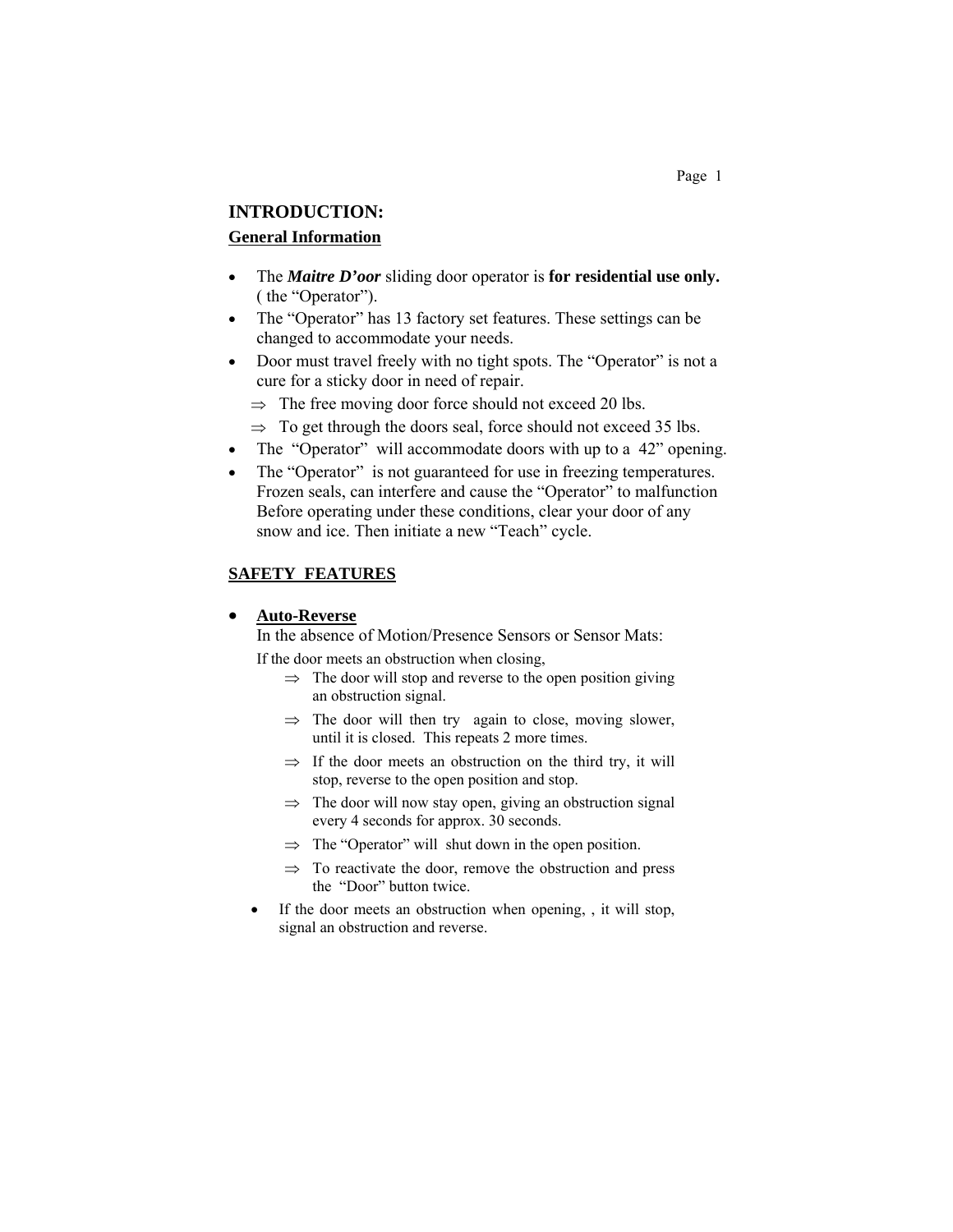## **Motion/Presence Sensors**

**Additional safety is assured with the use of motion /presence sensors.** 

- $\Rightarrow$  The primary function of the sensors is to **prevent the door from closing** if a person or object is in the threshold. The door will remain open as long as there is movement in the sensor range.
- $\implies$  Can also be used as an opening device.

## **Sensor Mats**

## **Additional safety is assured with the use of sensor mats.**

- $\Rightarrow$  The primary function of the sensor mats are to **open the door.**
- $\Rightarrow$  They will also **hold the door open** by transmitting continuous signals as long as the object remains on the mat.
- $\Rightarrow$  The mats must be placed and secured as close to the door as possible.
- $\Rightarrow$  The transmitter (attached to the mat) should be secured to the door jamb with the Velcro strips provided.

## **The "Teach Cycle"**

The "Maitre D'oor" operator must go through a learning mode to measure various elements of your door. These calculations are used to:

- Set required power to open and close your door.
- Set the **extra force** required to pull the door past a stiff or tight seal and all the way closed, using no more force than necessary. \*See **Switch Functions and Set-up** section for important safeguards regarding this feature.
- Detect obstructions during normal operations
- Enable the inherent safety features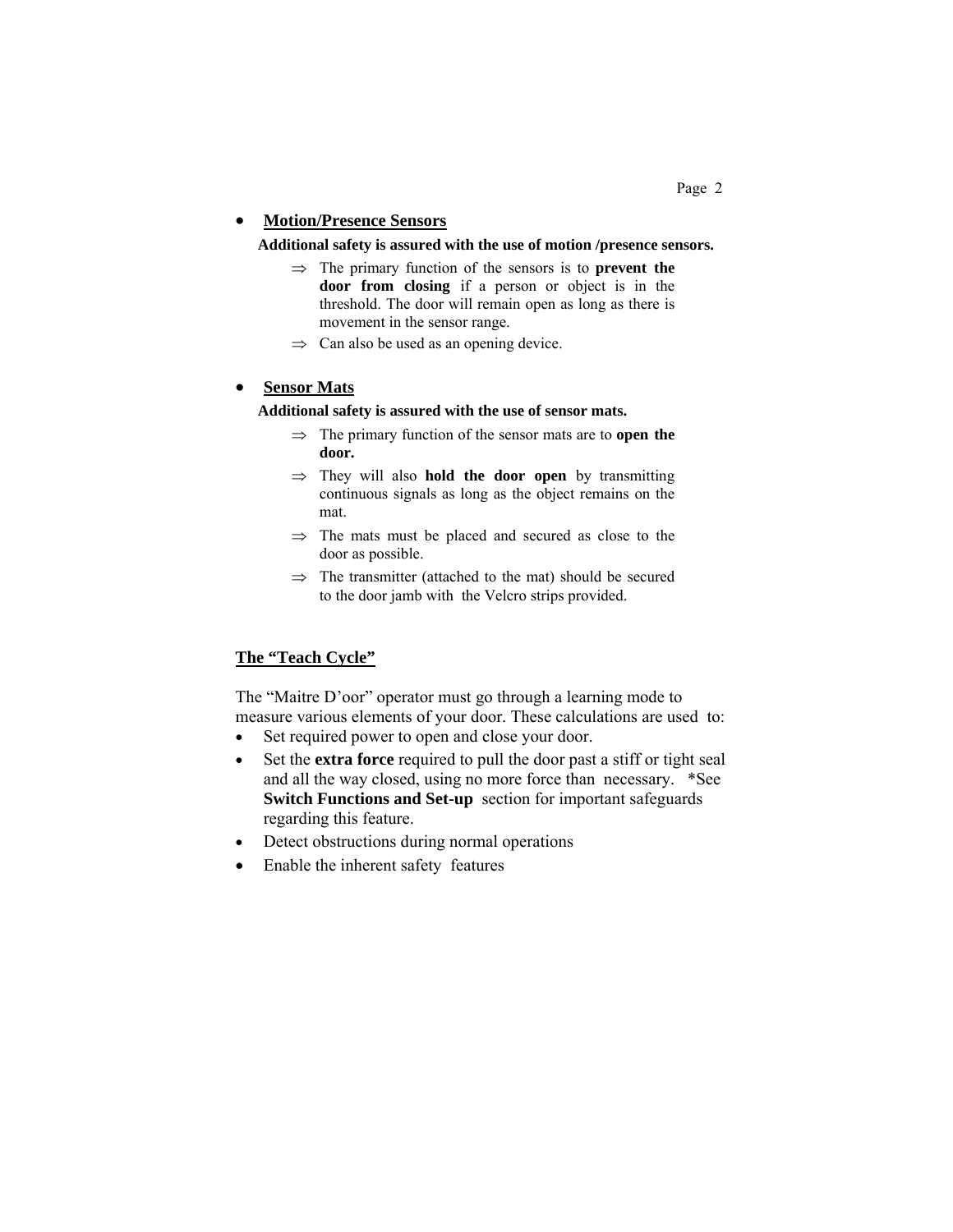## **OPERATING INSTRUCTIONS**

#### **Before You Begin:**

Check switch positions and lock lever position for proper set-up before initiating the "Teach Cycle. (See Installation Manual)

## **Important Notes** Keep all objects clear of the door while in the teach cycle. Do not interfere when door is teaching. The operator will not function until the Teach Cycle is successfully completed If the "Operator" did not initiate a teach cycle or did not complete a good teach cycle, it will emit 3 low tones. Refer to the troubleshooting guide.

The Teach Cycle can be done in any mode, Unlocked, Hard Lock, or Soft-Lock.

## **Steps 1 & 2 are part of the Installation Process and are covered in the Installation Manual. They are included again here for your convenience**.

## **STEP 1: Start the "Teach Cycle"**

- Position door so that it is closed.
- On the Main Keypad, Press and hold **both** the **"PROGRAM"** and **"DOOR"** buttons for **2 seconds**, until you hear a tone; then release.
	- The **"On/Status"** LED goes out, the **"DOOR"** LED lights up amber, the keypad will emit tones.
	- $\Rightarrow$  The door will begin with partial cycles, then full cycles at various speeds. This will take a few minutes—approximately 12 cycles, depending on the door.
	- $\Rightarrow$  Upon a successful teach cycle, a high tune will emit.

## **STEP 2 : Adjust Motion /Presence Sensors**

Please refer to the Optex Sensor Instructions in the Installation Manual for proper adjustments.

Page 3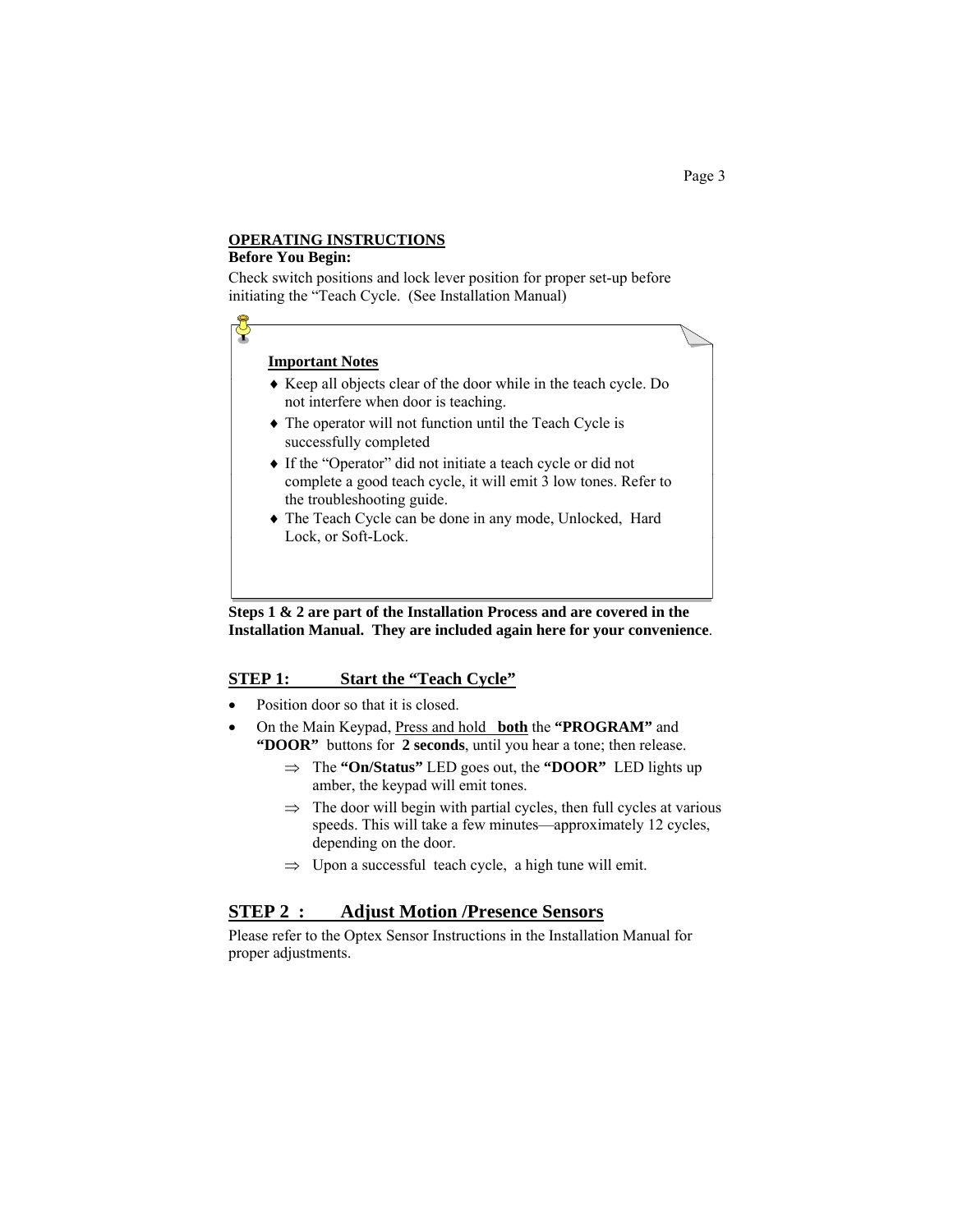## **Step 3: Programming: Buttons, Mats, KeyFobs (Wireless only)**

The operator will accommodate two (2) devices of each type listed above. One designated for **Inside** operation and one for **Outside** operation.

We recommend programming all **Inside** devices as **(Green)** and all **Outside**  devices as **(Red).** 

**The main keypad is used to program these devices**. Pay attention to the LED's next to the type of device you are programming.

Once programmed, whenever a remote device is activated, the corresponding LED for that device will light up in either green or red on the keypad.

**Caution: Program all devices in their proper area.** It is possible to program a button as a mat, or a mat as a keyfob etc. If this happens, the device will take on the functions of the type of device programmed rather than the actual device itself.

**Note:** Sensors are not programmed. They are wired directly into the operator eliminating the need for this step.

#### **To Program Devices**

This mode will time out after 20 seconds if no device has been programmed. If you have not completed the following steps within that time, start again.

- 1. Press and hold the **"PROGRAM"** button for 2 seconds.
	- $\Rightarrow$  The "On/Status" LED flashes green/red.
	- $\Rightarrow$  The "Button" LED lights up green (indicating the Green (Inside) button is selected for programming.

## 2. **To Select a Different Device**:

- ⇒ Press and Release the "Scroll" button until you are at the device to be programmed.
	- With each press of the **"Scroll"** button, the LED will change from green (Inside) to red (Outside), then move down to the next device.

## 3. **To Program the Selected Device**:

- $\Rightarrow$  Press and Hold the device's button until the door is activated.
- $\Rightarrow$  If you are programming a mat, step on the mat.
- $\Rightarrow$  This "PROGRAM" mode is automatically exited after a device has been programmed.
- 4. Repeat steps 1 3 until all remote devices are programmed.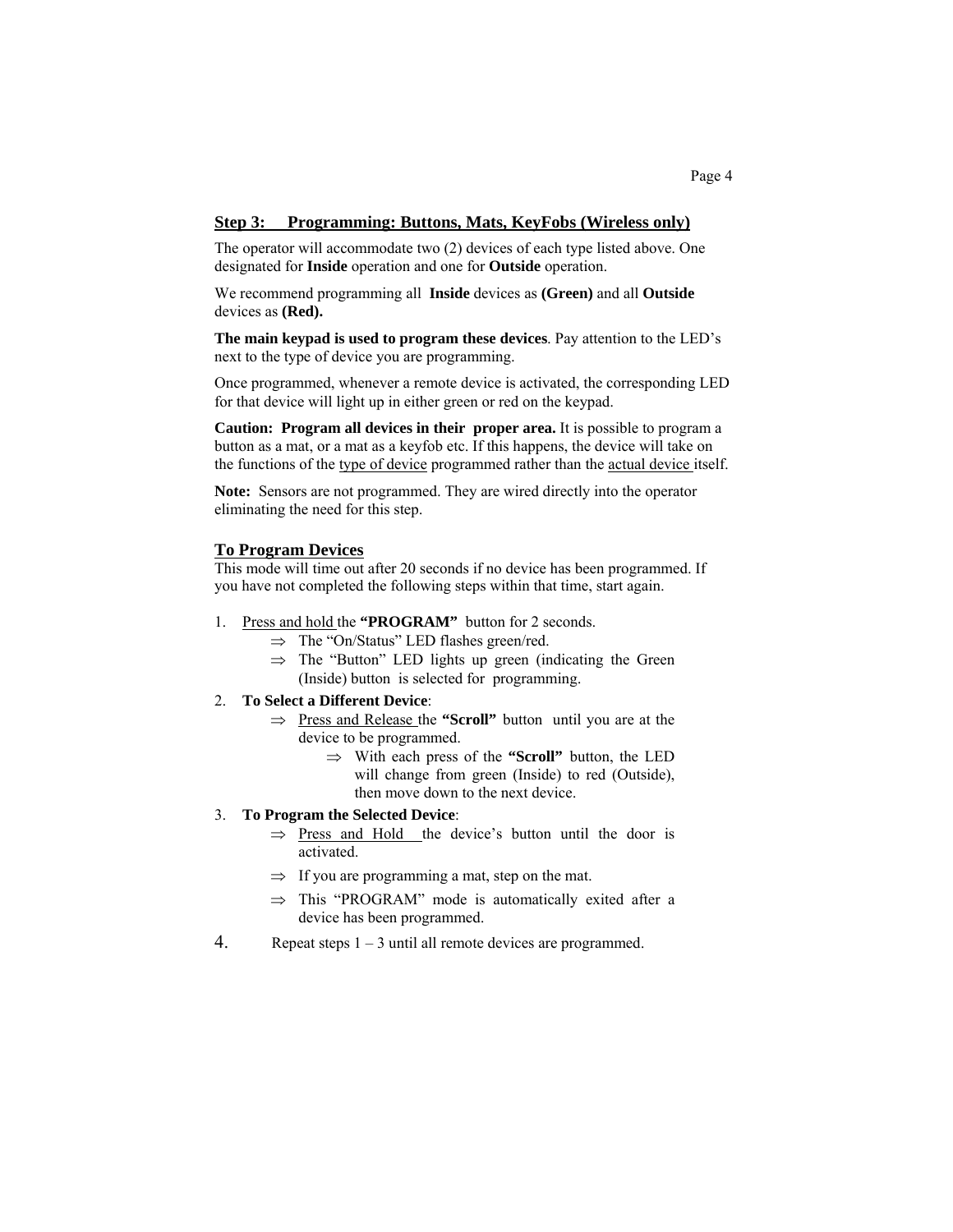## **Lock Modes**

Optional Keycode Keypad or Key Fob is needed to enter from the outside if your "Operator" is in a<sup>1</sup> Locked" mode.

In a power outage, the lock will automatically disengage. The door can then be opened /closed manually.

# **When Power returns, the Operator returns to the Mode the keypad was in prior to the power outage (Off; Locked; or On ).**

- The lock is not intended as a security feature. Although secure, it is a convenience feature only.
- You should also use the **door's main lock** or other means of securing the door if you will be away for any length of time.

## **Two (2) lock modes:**

## **Hard-Lock**

Intended as an overnight lock, in this mode, all inputs are disabled except for the main keypad. (Exceptions: See "**Features"** *Group 2 – Red,* K**e**yFob Unlock)

- 1. Press and hold the **"LOCK"** button for **2 seconds**.
	- $\Rightarrow$  Lock engages
	- $\Rightarrow$  "On/Status" and "Door" LED's change to RED
	- $\Rightarrow$  Tone indicating locked mode
- 2. Press and Release **"LOCK"** again.
	- $\Rightarrow$  Lock disengages
	- $\Rightarrow$  "On/Status" LED changes to green
	- $\implies$  Tone indicating unlocked mode.

#### **Soft-Lock**

Intended as a day time lock, as in the Hard-Lock mode, all inputs are disabled except for the main keypad and as noted above. The difference is in the

## "**Features" settings for a remote button and mat only.**

In the "**Features"** *(Group 2 – Red)* settings, you can set one remote button and one mat (programmed as Green) to function while the operator is in Soft-Lock. This would restrict entry, yet allow you to exit without taking the "Operator" out of the Soft-Lock mode.

- 1. Press and Release the **"LOCK"** button.
	- $\Rightarrow$  Lock engages
	- $\Rightarrow$  "On/Status" LED changes to red
	- $\Rightarrow$  Tone indicating lock mode.
- 2. Press and Release **"LOCK"** again:
	- $\Rightarrow$  Lock disengages
	- $\Rightarrow$  "On/Status" LED changes to green
	- $\implies$  Tone indicating unlocked mode.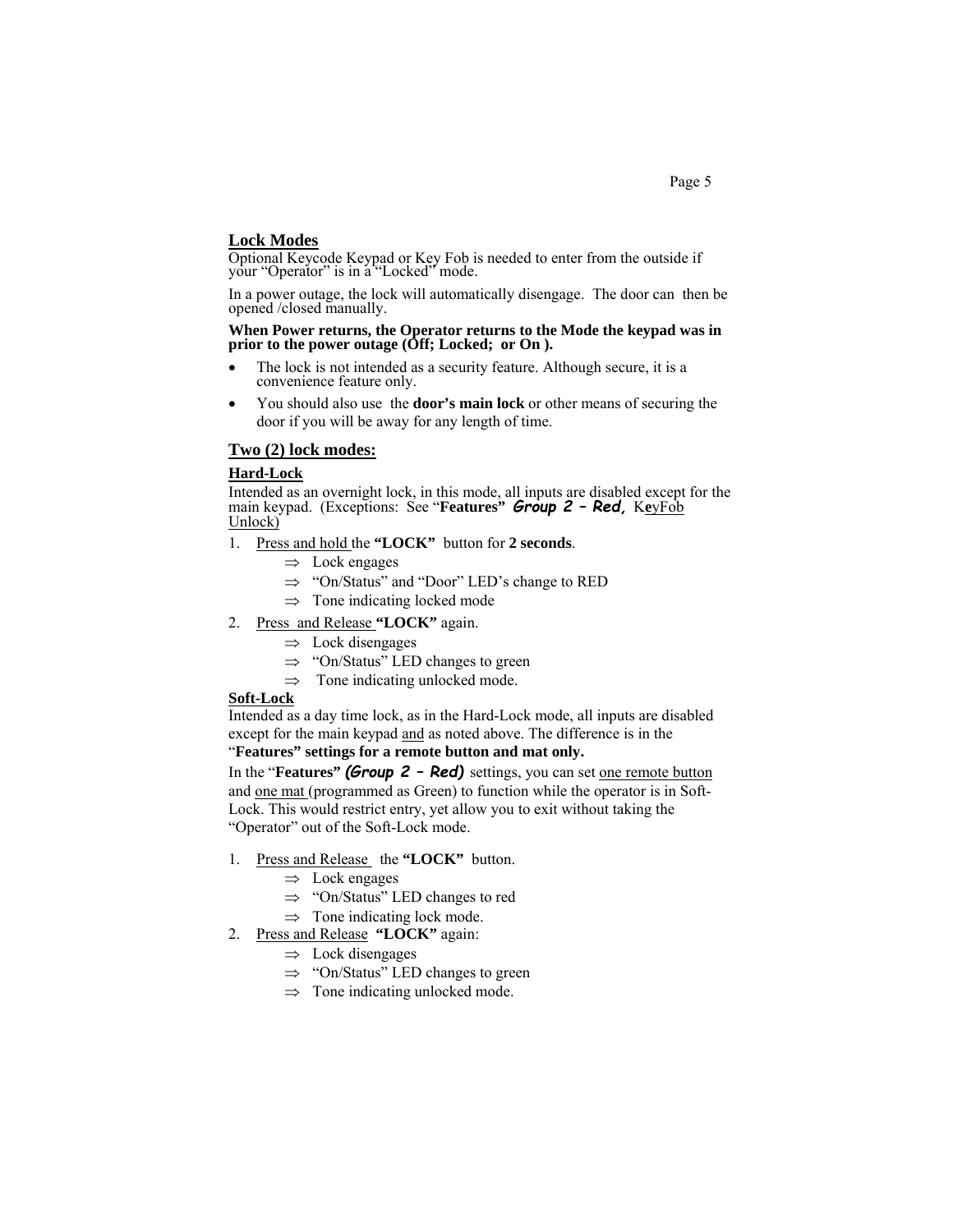## **Jog Mode: (To hold door open )**

You can turn off power at the main keypad and move the door manually or:

- $\Rightarrow$  Press and Hold the "Lock" button to "Hard-Lock" the "Operator".
- $\Rightarrow$  Press & Release the "Door" button on the main keypad to start an opening.
- $\Rightarrow$  Press and Release again to stop the door when it reaches the desired open position.
- $\Rightarrow$  This will disable all devices except the main keypad allowing your door to remain open until you:
- $\Rightarrow$  Press and Release the "Door" button on main keypad, which will start a close cycle.

Note: You can use any button device to jog the door to an open position but if the "Operator" is not in the hard-lock mode the sensor or mat will close the door if activated.

## **FEATURES (explainations)**

There are 13 features of the "Maitre D'oor" sliding door operator. Each has been factory set for your convenience.

## **After carefully reviewing these features, see pages 11-13 for Quick Reference Charts and instructions for changing settings.**

The settings for the various "Maitre D'oor" features are arranged in four *Groups.* **On the main keypad,** in the programming mode the **"On/Status" LED changes colors to indicate the** *Group* **as listed below.** 

| Group 1 - Green | Group 3 - Flashing Green |
|-----------------|--------------------------|
| Group 2 - Red   | Group 4 - Flashing Red   |

The following is a description by *"Group"* of all features. Factory setting is listed next to each feature.

**FEATURES;** *GROUP 1 - GREEN***:**

## **Auto Close (LED 1) Factory setting – Green (On)**

Sets the operator to automatically close the door once the door has reached its fully open position.

- $\Rightarrow$  If set to red (off), the "Operator" will wait for a signal (button, mat, etc.) before closing the door.
- $\Rightarrow$  This feature does not apply to the mats or threshold sensors. With these devices, the door will close automatically regardless of this setting (Also see "Delay" *Group 4*).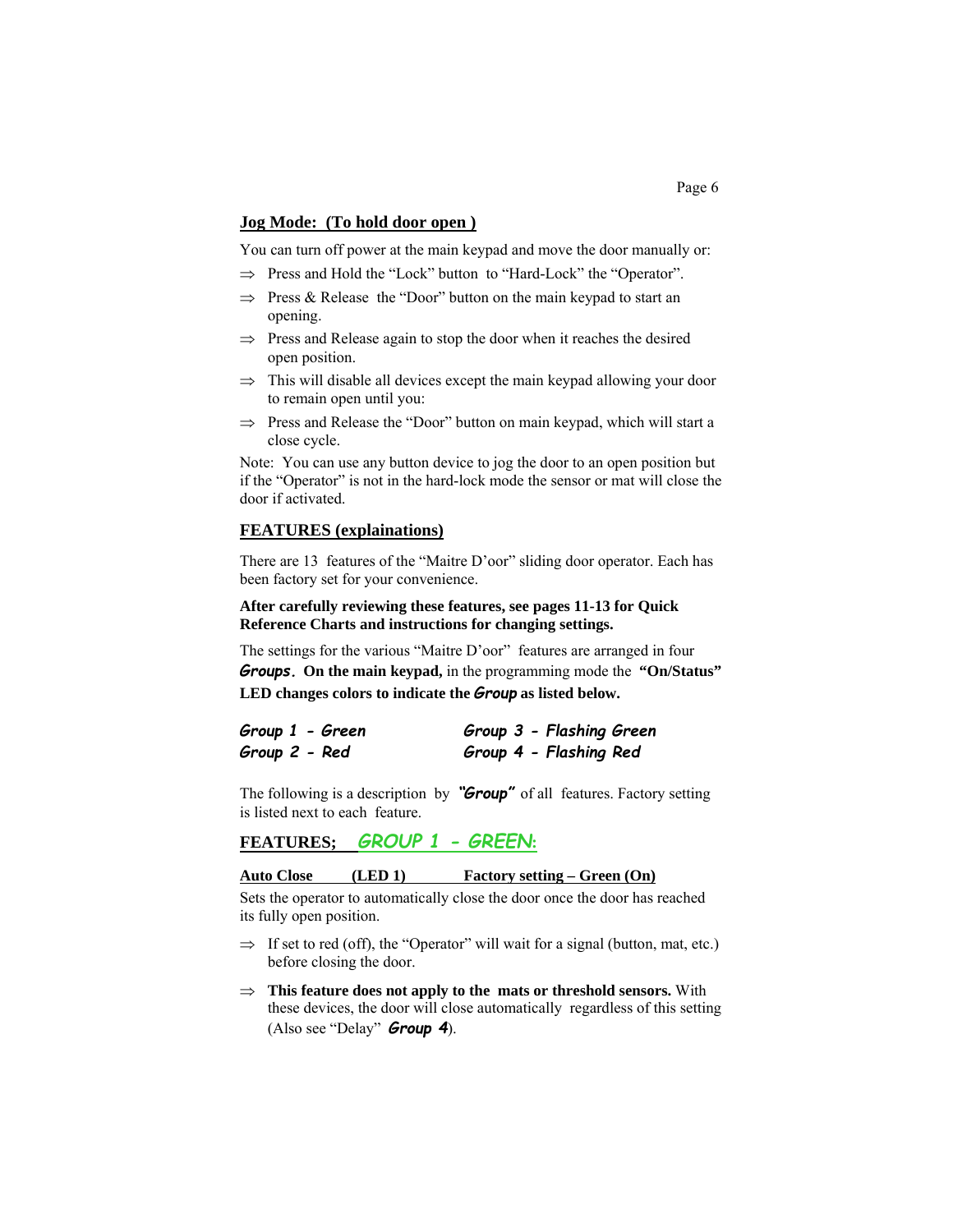#### **Power Assist (LED 2) Factory Setting - Green (On)**

Sets the operator to assist in manually opening or closing the door.

- $\Rightarrow$  If the door is manually pulled open (pulled off the "fully closed" position), the operator will automatically engage and open the door.
- $\Rightarrow$  Once the door has been assisted open, it will not close automatically. You can assist it to start a close cycle or activate the door with a device.

## **Doorbell (LED 3) Factory Setting - Green (On)**

Sets the "Operator's" doorbell to signal if the outside mat or button is activated when the operator is in Soft-Lock or Hard-Lock. Note, the outside mat and/or button must be programmed as the red device.

## **Closing Signal (LED 4) Factory Setting Green (On)**

Sets the operator to signal (beep) before the door begins a close cycle.

 $\Rightarrow$  Signal emits from the motor

### **Remote Echo (LED 5) Factory Setting Red (Off)**

Sets the "Operator" to signal (**beep)** when it receives any remote input.  $\Rightarrow$  Signal emits from the main keypad.

 $\Rightarrow$  Each device emits a different tone.

**Spare** (LED 6) For future use

## **FEATURES;** *GROUP 2 - RED*

## **Quick Close (LED 1) Factory Setting Red (Off)**

**This feature is used with sensor mats and/or motion/presence sensors only. Not recommended if small children or pets are using the door.** 

#### **Not recommended for use on a 3 ft door.**

Sets the door to begin a close cycle as soon a the input signal ceases, even if the door has not fully opened.

- $\Rightarrow$  Designed primarily for use with wider doors (4' models). You may find it is not necessary for the door to open to the fullest position before a close cycle begins. In hot weather, this would allow less time for insects and other pests to get indoors.
- $\Rightarrow$  When **Set to on,** the door will reverse as soon as you are off the mats or out of sensor range, regardless of its position.
- $\Rightarrow$  **Delay** feature should be set to 0 (no delay) (See: *Group* **4)**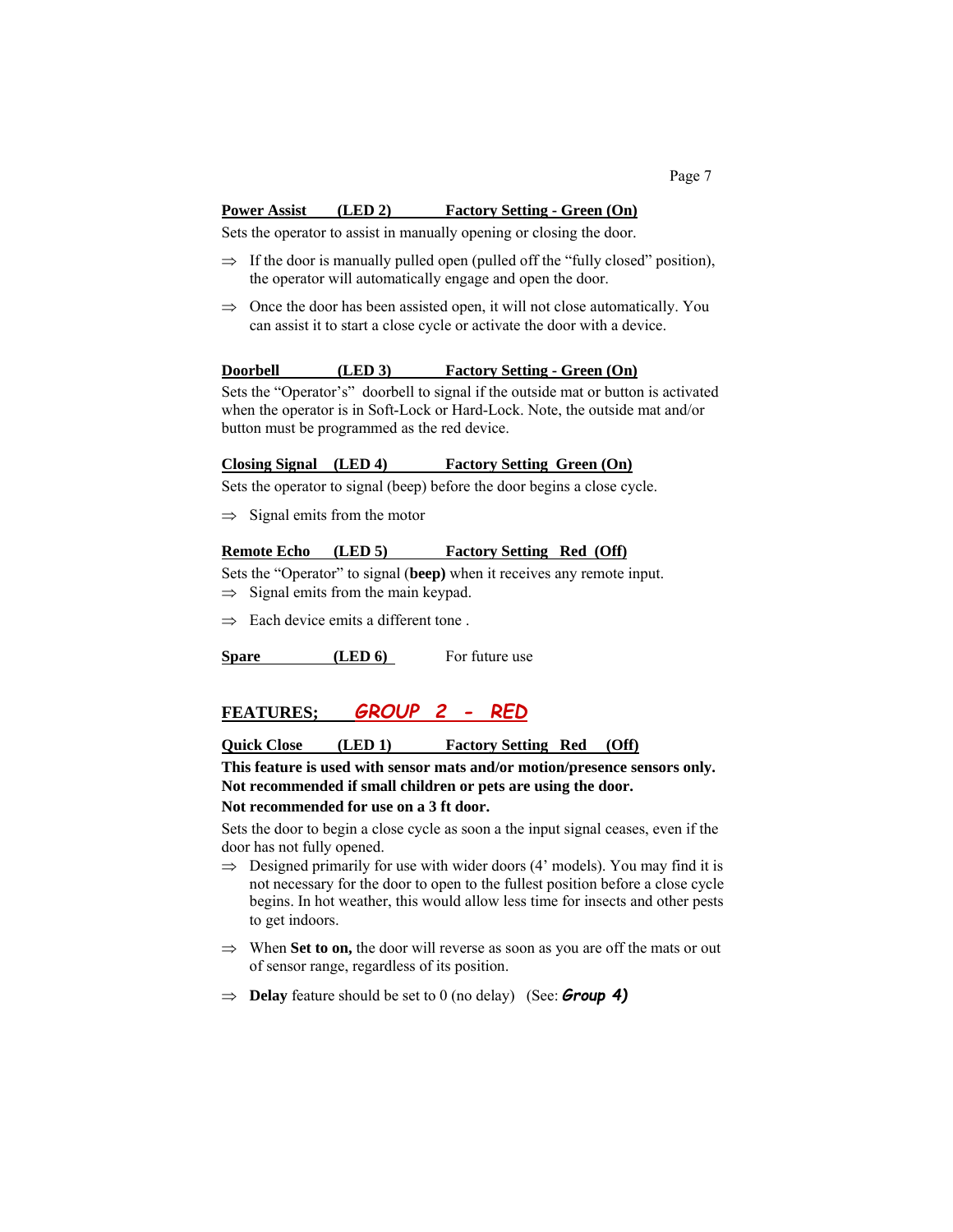## **Button Unlock (LED 2) Factory Setting Green (On)**

Allows the remote button programmed as green (or inside) to function even when the operator is in Soft-Lock. (See Soft-Lock definition.)

#### **Mat/Sensor Unlock (LED 3) Factory Setting Green (On)**

Allows the inside sensor or mat, programmed as green (inside) to function even when the operator is in Soft-Lock. (See Soft-Lock definition.)

#### **Key Fob Unlock (LED 4) Factory Setting Green (On)**

Allows key fob devices to operate the door, even when the "Operator" is in the Hard-Lock mode.The keyfob inherently activates in the soft-lock mode.

#### **Sensor 1 Outside (LED 5) Factory Setting Green (Open & Hold )**

The wired sensors will perform in one of two modes:

- 1. **Red, "Hold Open Only"** mode. Once the door is activated by another device, the door will "hold open" until the object has moved and is out of the sensor range; or:
- 2. **Green, "Open and Hold"** mode. An opening device that will open the door and hold it open until the object is out of the sensor range

# **Sensor 2 Inside (LED 6) Factory Setting Green (Open & Hold)**

Same as **Sensor 1** (above).

## **FEATURES;** *GROUP 3– FLASHING GREEN*

#### **SPEED** Factory Setting – Speed 4

Sets the speed of the door movement.

- $\Rightarrow$  The door speed is based on the characteristics of the door learned during the "Teach Cycle". Using this information, the "Operator" will set a limit for the highest speed available for safe operation of your specific door.
- $\Rightarrow$  There are 6 speeds to select from.
- $\Rightarrow$  LED #1-6 designate the speed. LED #1 being the slowest, #6 the fastest.
- $\Rightarrow$  **A NEW "TEACH CYCLE" MUST BE INITIATED AFTER CHANGING THE SPEED SETTING.**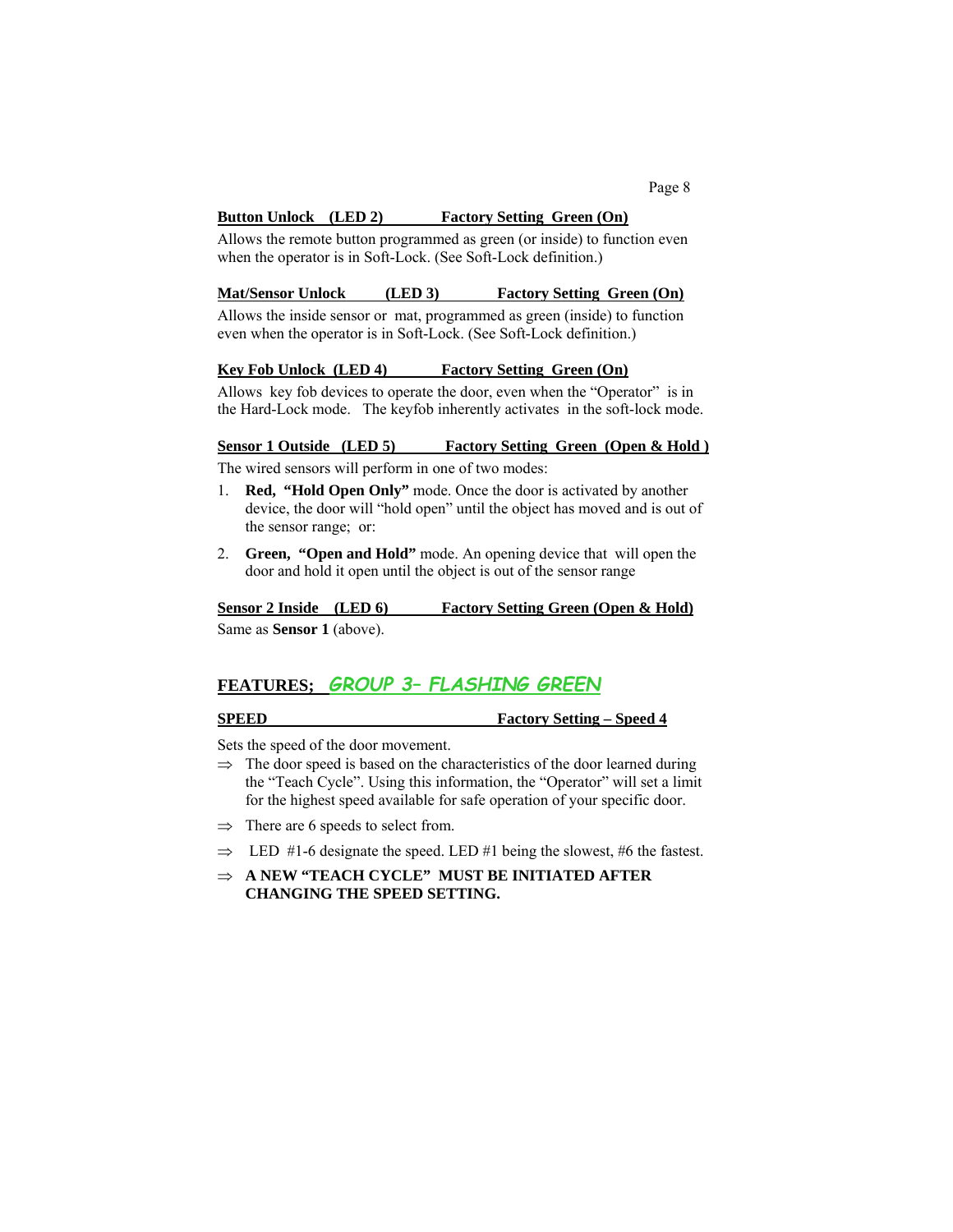## **FEATURES;** *GROUP 4 – FLASHING RED*

#### **DELAY Factory Setting – 6 seconds**

Sets the "Operator" to hold the door open for a certain amount of time before it starts the close cycle.

- $\Rightarrow$  Timing starts once the door has reached the fully open position, provided there are no other signals from other input devices (mats, sensors etc.).
- $\Rightarrow$  There are six delay settings, from 0 (zero) to 10 seconds
- $\Rightarrow$  The "Auto Close" feature (Group 1) must be set to Green (On) for this feature to function
- $\Rightarrow$  To close a door that is set in a long "Delay", press a button device two (2) times.
- $\implies$  Mats and motion/threshold sensors will also use this time delay, adding additional time the door remains open. Since the door will automatically stay open until you are off the mat or out of the sensor range, a shorter time or no delay can be set if you are using these devices.
- $\Rightarrow$  On the main keypad, the "Door" LED will light up amber, while the door is in the delay.

## **Changing Factory Settings (Programming Mode)**

The factory settings listed in the **"Features"** section can be changed to meet your needs. The **"FEATURES"** are accessed using the main keypad.

**In this programming mode, the LED's on the main keypad have meanings different from the printed labels**.

**When you are changing the features settings, PAY ATTENTION TO THE NUMBERS (1– 6 ) NEXT TO THE LED'S ON THE MAIN KEYPAD**. **The labels** (Door, Button, Mat, etc.) **do not apply in this mode.** 

- The color of the **"On/Status"** LED indicates the *"Group".*
- $\Rightarrow$  The color of LED's # 1–6, indicates the features setting. (**Green is ON, Red is OFF )**

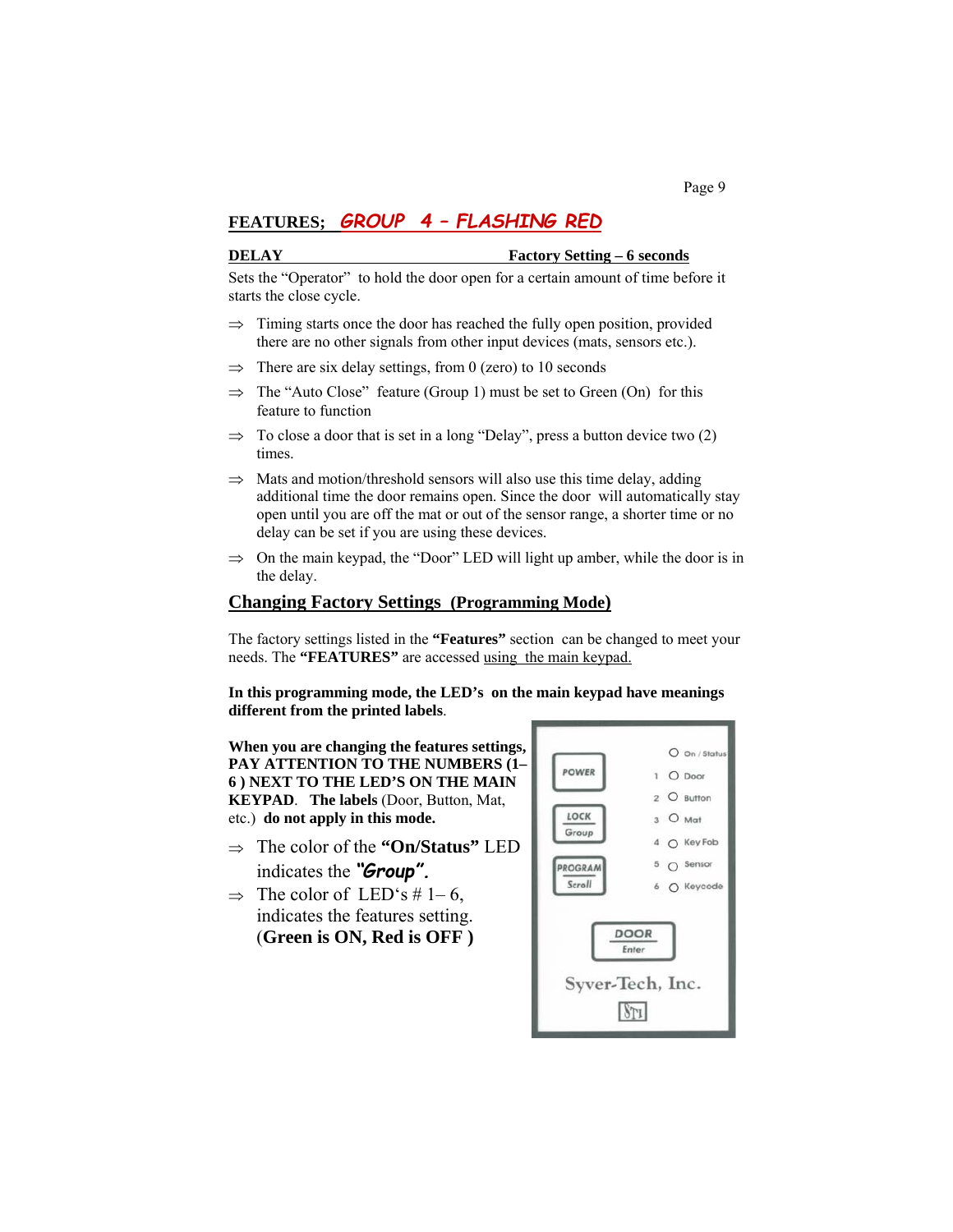## **Changing the Feature Settings:**

This mode will time out and return to the normal operating mode after 2 minutes if no activity occurs.

## **Use these Quick Reference guides to identify Groups and Features. On/Status LED color indicates the** *Group*

 LED's (1 – 6) indicate the Feature setting: **(Green is Feature On; Red is Feature Off)** 

| Group 1        |                | $\theta$       | <b>On/Status</b> | Group 2                      |               | $\mathbf{\Omega}$ | <b>On/Status</b> |
|----------------|----------------|----------------|------------------|------------------------------|---------------|-------------------|------------------|
|                |                |                | Green            |                              |               |                   | Red              |
| Auto Close     |                | $\Omega$       | Door             | Quick Close                  | $\mathbf{1}$  | $\overline{O}$    | Door             |
| Power Assist   | $\overline{2}$ | $\Omega$       | <b>Button</b>    | <b>Button Unlock</b>         |               | $2\Omega$         | <b>Button</b>    |
| Doorbell       | 3              | $\Omega$       | Mat              | Mat/Sensor                   | $\mathcal{F}$ | $\Omega$          | Mat              |
| Closing Signal | 4              | $\overline{0}$ | Key Fob          | Unlock<br>Key Fob Unlock 4 O |               |                   | Key Fob          |
| Remote Echo    | 5.             | $\Omega$       | Sensor           | Sensor 1 (Out)               |               | 5 O               | Sensor           |
| Spare (Open)   | 6              |                | Keycode          | Sensor 2 (In)                | 6             | $\theta$          | Keycode          |

- **1.** Press and hold **both** the **"POWER"** and **"PROGRAM"** buttons **for 2 seconds.** 
	- The **"On/Status"** lights up **Green** indicating you are in *Group 1*.
	- $\implies$  All LED's (#1-6) will light up (color indicates features current setting (On or Off)
	- $\implies$  LED #1 (Auto Close) will be blinking, indicating it's current setting (On or Off)

#### 2. **To Select a different Feature:**

⇒ Press and Release the "Scroll" button until you are at the **Feature** to be changed.

#### **3. To Change the setting:**

- Press and Release the "**Enter**" button.
- $\implies$  LED color will change from red to green; or green to red, indicating the On or Off setting.

#### 4. **To Move to a different Group:**

- ⇒ Press and Release the "Group" button until you are in the **Group** for the features to be changed.
- **"On/Status"** LED color indicates the **Group.**
- 5. Repeat Steps 2–5 until all changes are made.
- 6. To exit the programming mode :
	- Press and Release the **"POWER"** button.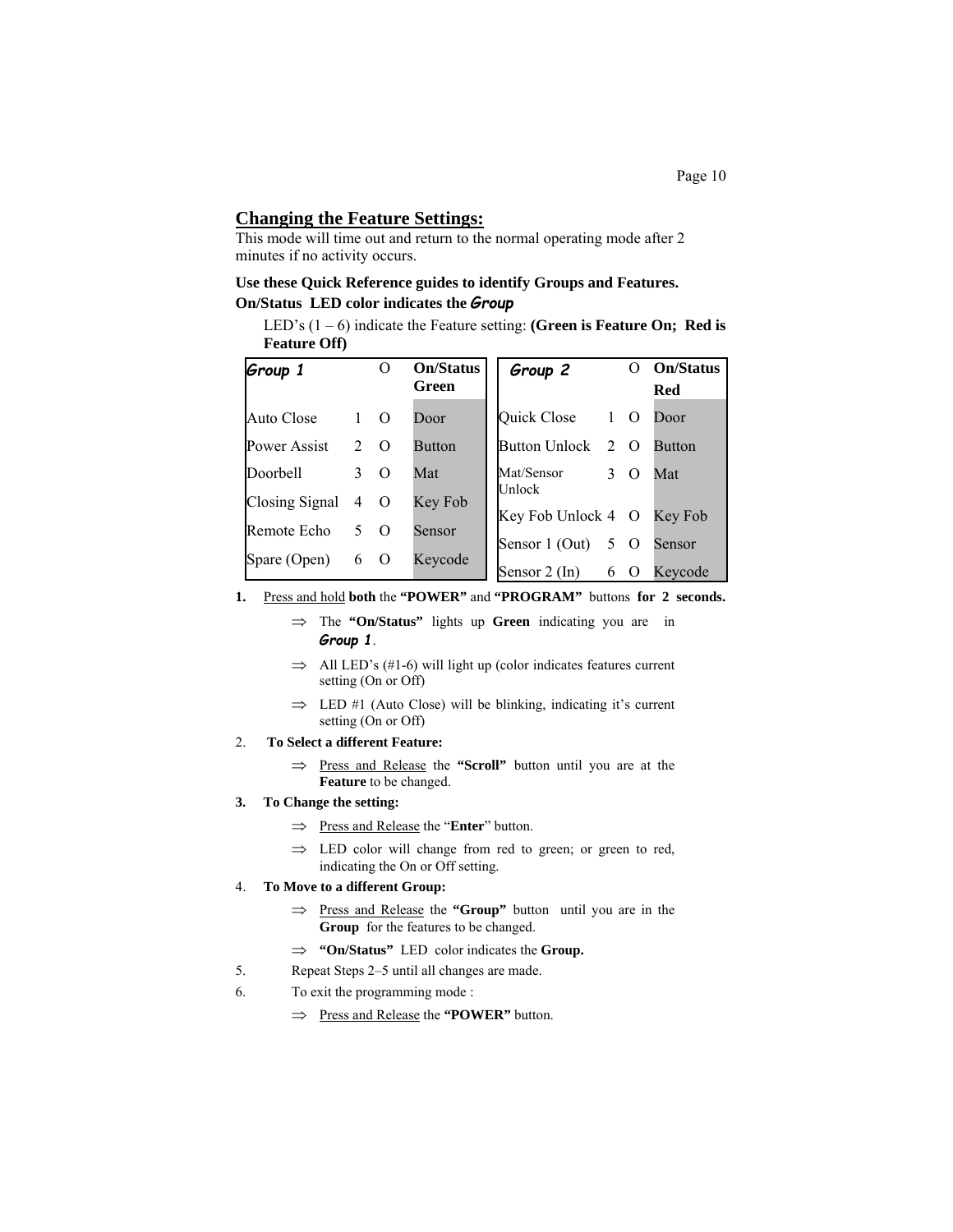*Group 3* **(Speed) and** *Group 4* **(Delay) features**, have a graph like screen on the main keypad.

**Note: The Programming steps for these** *Groups* **vary slightly from the previous** *Groups* **due to the graph layout.** 

| Group 3<br>(Speed) |                | O        | On/Status<br><b>Flashing Green</b> | Group 4<br>(Delay)   |   | O         | On/Status<br><b>Flashing Red</b> |
|--------------------|----------------|----------|------------------------------------|----------------------|---|-----------|----------------------------------|
| Slowest            | 1              | $\Omega$ | Door                               | No Delay             | 1 | $\Omega$  | Door                             |
| ↓                  | $\mathfrak{D}$ | $\Omega$ | <b>Button</b>                      | 2 seconds            | 2 | $\Omega$  | <b>Button</b>                    |
| $\downarrow$       | 3              | O        | Mat                                | 4 seconds            |   | $3\Omega$ | Mat                              |
| $\downarrow$       | $\overline{4}$ | $\rm{O}$ | Key Fob                            | 6 seconds            |   | 4 O       | Key Fob                          |
| ↓                  | 5              | O        | Sensor                             | 8 seconds            |   | 5 O       | Sensor                           |
| Fastest            | 6              | O        | Keycode                            | 10 seconds $6\Omega$ |   |           | Keycode                          |

- **1.** Press and hold **both** the **"POWER"** and **"PROGRAM"** buttons **for 2 seconds.**
- 2. Press and Release the **"Group"** button until you are in Group 3 or 4.  $\Rightarrow$  LEDs # 1 – 6 indicate the current setting. **(See**) **charts above)**
- 3. To change the setting: ⇒ Press and Release the "Scroll" button until you are on the setting of your choice.
- 4. Repeat Steps 2–3 until changes are made.
- 5. To exit the programming mode: Press and Release the **"POWER"** button.

## **A NEW "TEACH" CYCLE MUST BE INITIATED IF THE SPEED SETTING IS CHANGED**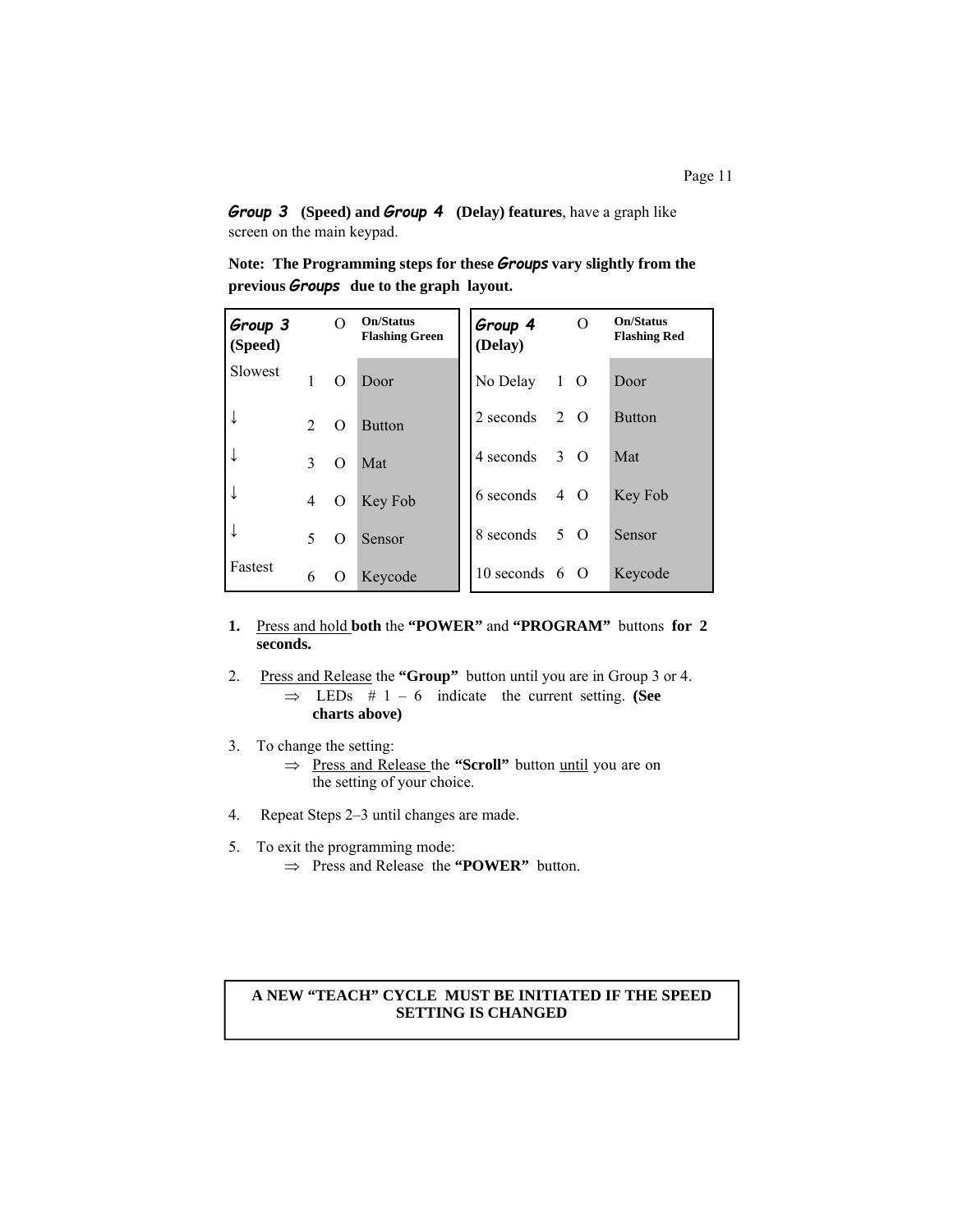## **Other Information :**

## **The Main Keypad (See Pg. 9)**

The main keypad monitors the "Operators" activity using the LED's.

- On/Status LED stays lit as long as the "Power" is on.
	- $\Rightarrow$  Green Power On
	- $\Rightarrow$  Red Soft Lock
	- $\Rightarrow$  For Hard Lock, both the "Power" and "Door" will be Red
- When "Power" is off, LED's will scroll green, scroll red from the bottom up as a reminder that the "Operator" is off.
- During door movement, the "Door" LED lights up green.
- During the "Delay" the "Door" LED flashes amber.
- Button, Mat, Key Fob, and Keycode and Sensor LED's will light (green or red) indicating which device has activated the door.

## **Button Behavior**

The following is a chart of how the button devices react. Note that this is the same as an automatic garage door opener.

| <b>Door State</b>      | <b>Press Keypad Door Button or Any</b>     |
|------------------------|--------------------------------------------|
| Fully closed           | An open cycle is started.                  |
| Fully opened           | A close cycle is started.                  |
| Opening normally       | The door stops.                            |
| Closing normally       | The door stops, then starts an open cycle. |
| Stopped partially open | A close cycle is started.                  |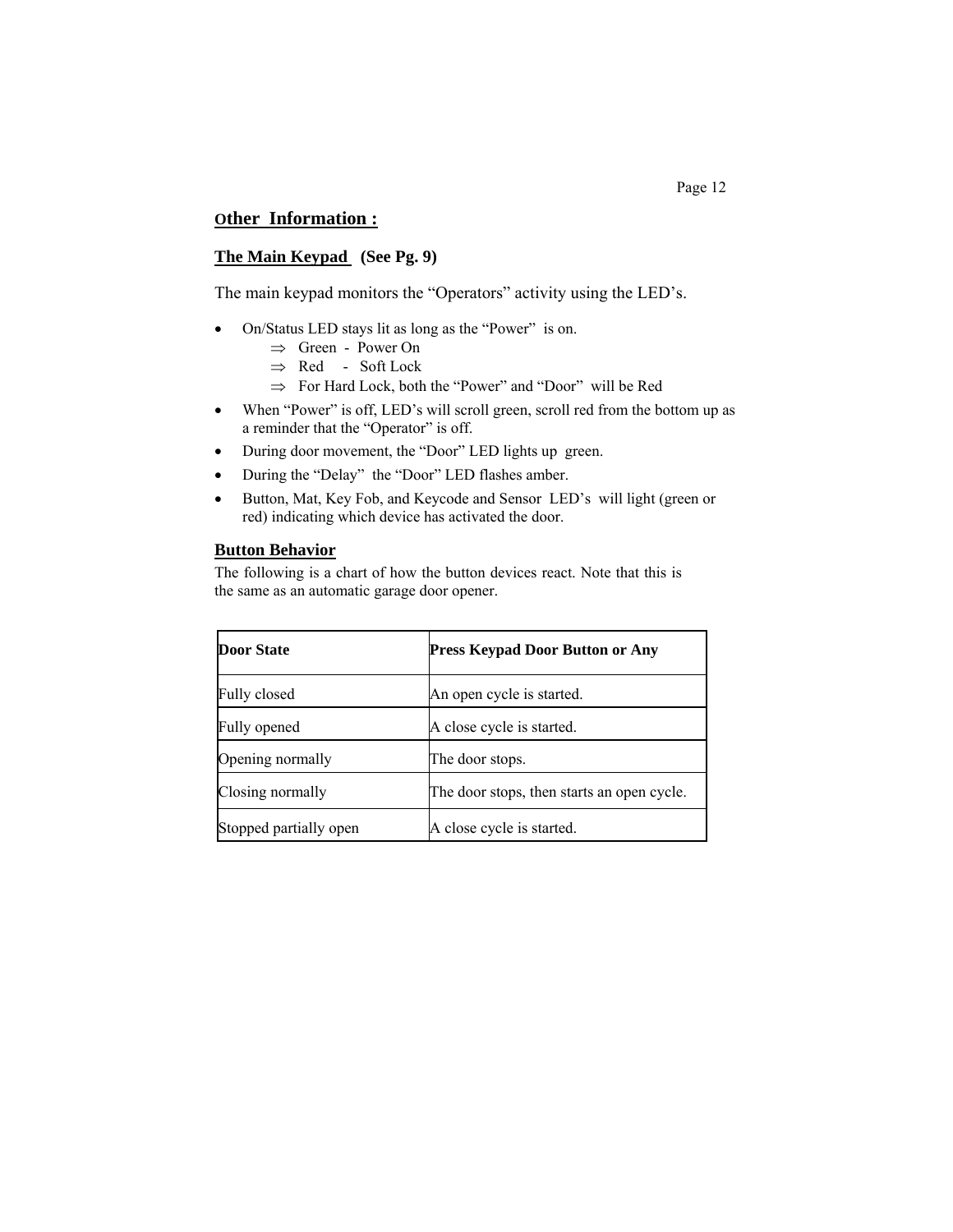| Problem                                                                                      | <b>Potential Cause</b>                                          | <b>Solution</b>                                                                                                                     |
|----------------------------------------------------------------------------------------------|-----------------------------------------------------------------|-------------------------------------------------------------------------------------------------------------------------------------|
| Teach cycle will not start.                                                                  | No power                                                        | Make sure transformer is plugged into the<br>circuit board and wall outlet.<br>Check data cable connection to the circuit<br>board. |
| Teach cycle will not start, but low tones emit<br>from the operator.                         | Switch #4 is not set properly.                                  | See Switch Set-up (Installation Manual Pg 15-<br>16)                                                                                |
|                                                                                              | Lock lever is not engaged in pin                                | See positioning lock lever (Installation Manual<br>Pg. 17                                                                           |
|                                                                                              | Door Seal is too tight                                          | Adjust door and lubricate seal (See<br>Installation Manual).                                                                        |
|                                                                                              | Force required exceeds limits                                   | See General Information (Pg. 2) for force<br>limitations. Adjust door, See Installation<br>Manual,.                                 |
| Teach cycle does not complete, will start but<br>stop during the cycling and emit low tones. | Force requirements exceed limits due to:<br>Tight spot in door. | Check for clearance on drive lever,<br>(Installation Manual Pg. 9)<br>Manually move door back and forth to find                     |
| (Door lifts up and stops at beginning of "Teach Door set to low causing rubbing.<br>Cycle".  | Header sagging, pinching door from top.                         | tight area. Adjust door (Installation manual),<br>clean/lubricate track $&$ seal.<br>See General Information (Pg 2) for force       |
|                                                                                              |                                                                 | limitations                                                                                                                         |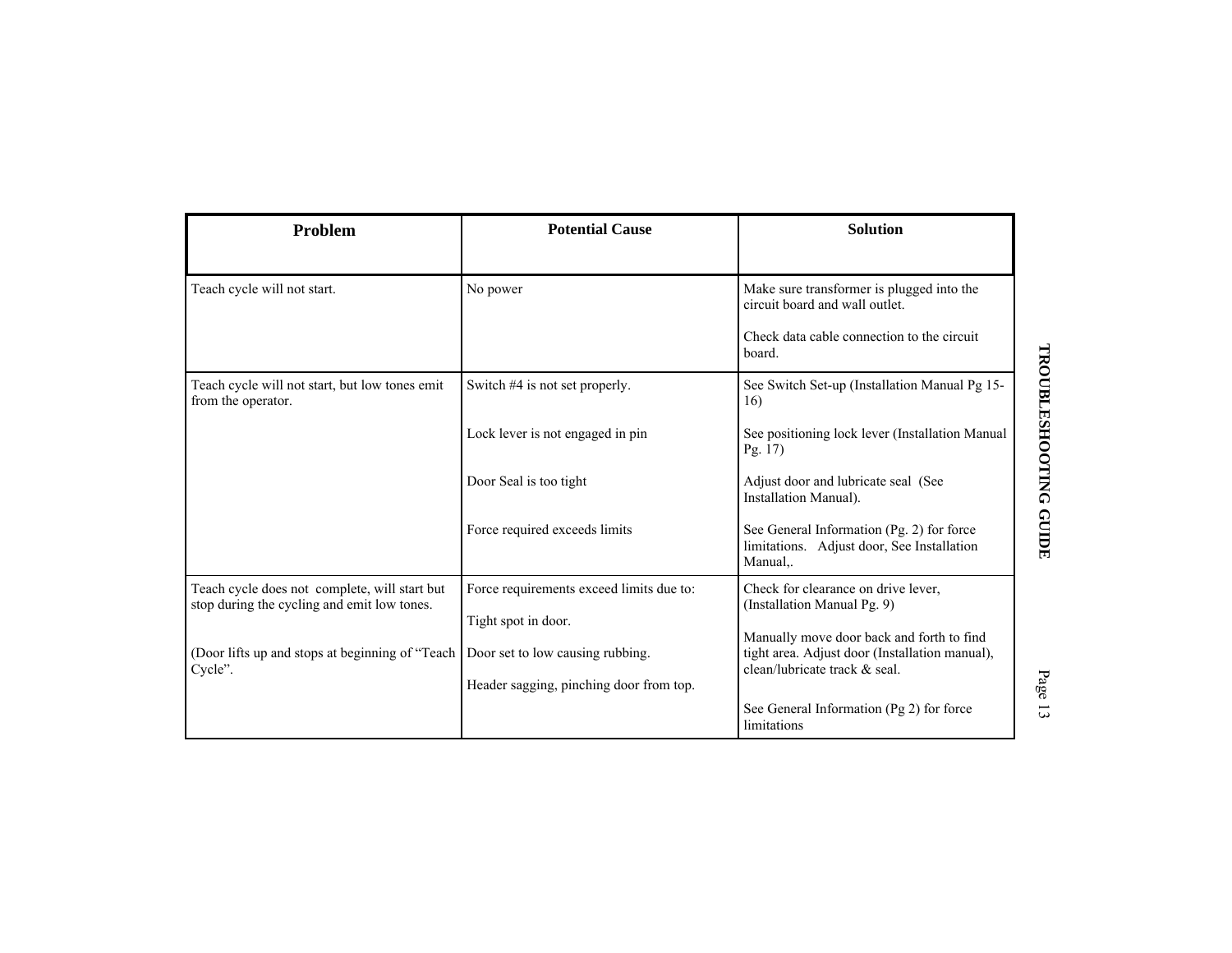| Problem                                       | <b>Potential Cause</b>                                                                                            | <b>Solution</b>                                                          |
|-----------------------------------------------|-------------------------------------------------------------------------------------------------------------------|--------------------------------------------------------------------------|
| Lock does not engage                          | Door is not closing completely, the lock<br>lever is not engaging with the lock pin.                              | Adjust lock lever (Installation Manual Pg.<br>17).                       |
|                                               | Switch actuator is not dropping off Switch<br>#4.                                                                 | Adjust Switch #4 (Installation Manual Pg.<br>$15-16$                     |
|                                               | Door seal is too tight.                                                                                           | Door/seal needs adjustment. See<br>installation manual                   |
| Door reverses when it reaches the jamb.       | Switch #5 is not activated.                                                                                       | Adjust Switch #5 (Installation Manual Pg.<br>$15-16$                     |
| Door slams and heals up in opening.           | Switch $#1$ is positioned too close to the<br>door stop.                                                          | Move Switch $#1$ further in. (Installation<br>Manual Pg. 15-16)          |
| Door doesn't seem to slow down in<br>closing. | Slow down Switch $#3$ is set too close to<br>the end to effectively slow down the door<br>before reaching closed. | Move Switch $#3$ away from door edge.<br>(Installation Manual Pg. 15-16) |
|                                               | Loose switch connection.                                                                                          | Check wire connection at switch.                                         |
|                                               | Defective switch.                                                                                                 | Call factory for replacement.                                            |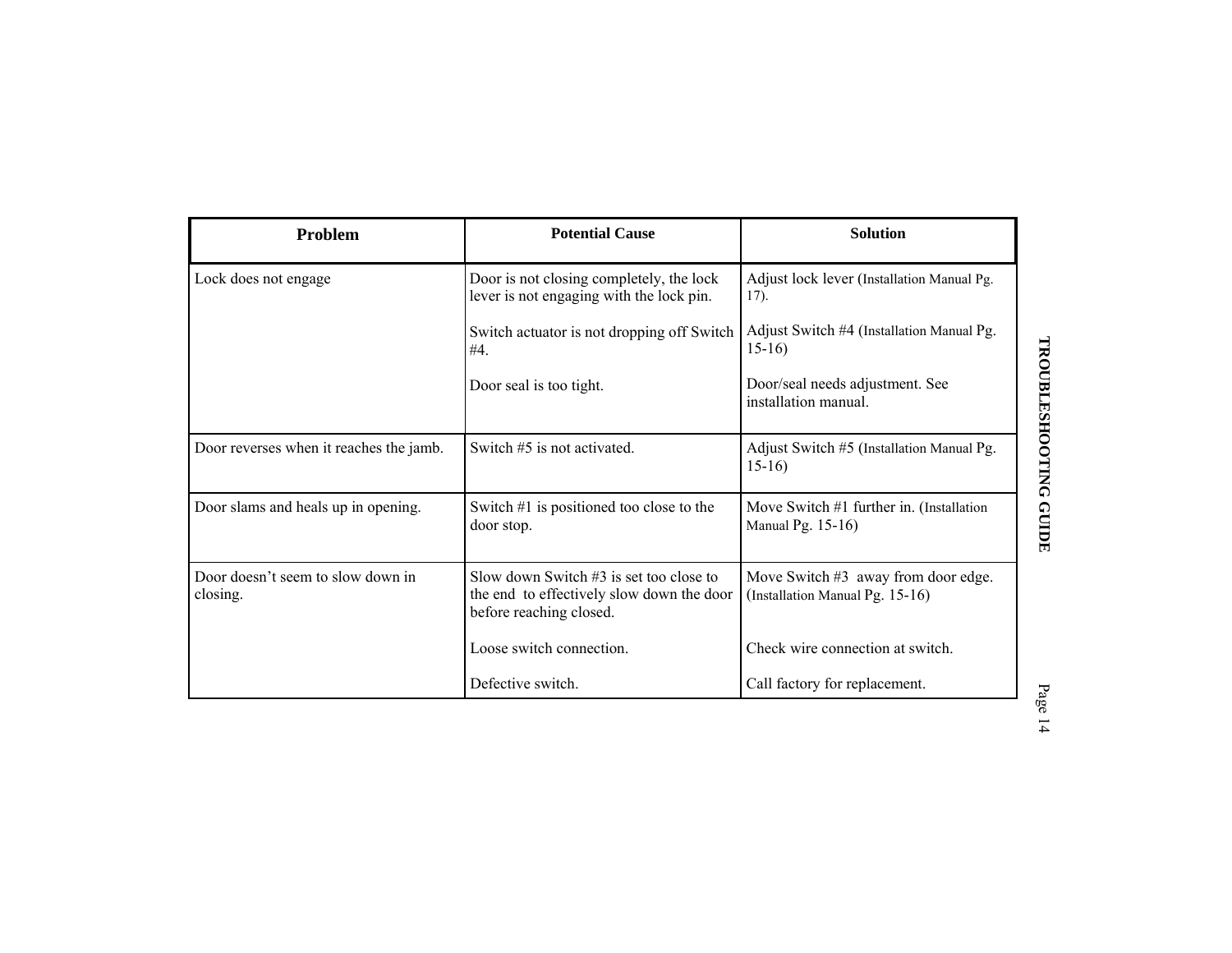| Problem                                                                                  | <b>Potential Cause</b>                                                                                                                               |                                                                                                                      |                        |
|------------------------------------------------------------------------------------------|------------------------------------------------------------------------------------------------------------------------------------------------------|----------------------------------------------------------------------------------------------------------------------|------------------------|
|                                                                                          |                                                                                                                                                      |                                                                                                                      |                        |
| After Teach Cycle, door seems to move very<br>slow.                                      | Door weight and friction may be at highest<br>limit.                                                                                                 | Make sure your door has been adjusted to<br>move smoothly without tight spots. Lubricate<br>tracks and seal.         |                        |
|                                                                                          | Operator default speed is Speed 4. Larger/<br>heavier doors affect speed.                                                                            | Change speed to a higher setting, then re-teach<br>the door.                                                         |                        |
| Door opens or closes partially, signals the<br>obstruction alarm and reverses without an | Make sure door hasn't shifted out of alignment<br>causing a tight spot.                                                                              | Manually move back and forth watching for<br>any tight spot. Adjust door as necessary.                               | TROUBLESHOOTING GUIDE  |
| apparent obstruction.                                                                    | Obstruction in door track.                                                                                                                           | Clean and lubricate track.                                                                                           |                        |
|                                                                                          | Weather changes cause doors and seals to<br>expand / contract creating extra friction.                                                               | Re-teach door. The operator will learn the new<br>requirements.                                                      |                        |
|                                                                                          | Frozen seals, ice build-up                                                                                                                           | Remove all ice from area. Re-teach door.                                                                             |                        |
| Door cycles erratically.                                                                 | Sensor sees door or handles.                                                                                                                         | Observe LED on bottom of sensor. If<br>changing to Red, beam is too close to the door.<br>Adjust sensor beams.       |                        |
|                                                                                          | Sensor seeing other objects. Movement from<br>window treatments, plants moving from a<br>breeze, bugs will cause the sensor to activate<br>the door. | Keep sensor area clear of any objects.<br>Observe sensor LED. Orange beams see<br>movement of curtains, plants, etc. |                        |
|                                                                                          | Mat/rug in front of door. Sensor may have<br>difficulty recognizing contrasting colors of the<br>floor and rug.                                      | Change rug to a different, less contrasting<br>color.                                                                | Page<br>$\overline{5}$ |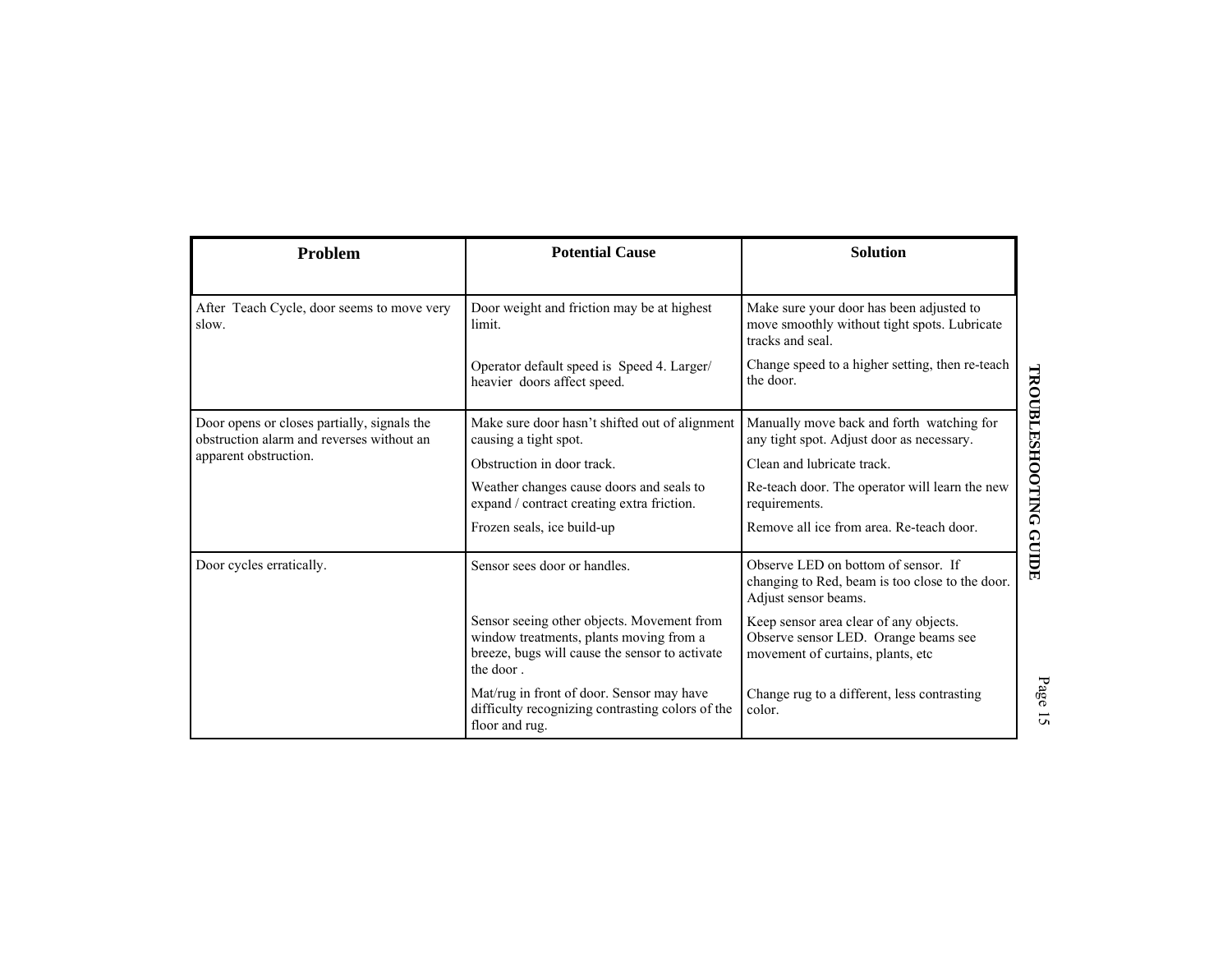| Problem                                                | <b>Potential Cause</b>                                                                                                            | <b>Solution</b>                                                                                           |
|--------------------------------------------------------|-----------------------------------------------------------------------------------------------------------------------------------|-----------------------------------------------------------------------------------------------------------|
| Door does not close after opening                      | Operator set in a long delay                                                                                                      | Press "Door" button 2 times. (Once to<br>cancel the delay, and once to close)                             |
|                                                        |                                                                                                                                   | Change "Delay" setting (Pg. 13)                                                                           |
|                                                        | Operator shut down due to 2 consecutive<br>obstructions.                                                                          | Remove obstruction, press "Door" button<br>twice.                                                         |
|                                                        | Auto-Close feature is off                                                                                                         | Activate door with any button device.                                                                     |
|                                                        |                                                                                                                                   | Change Auto-Close setting to On/Green<br>(Pg. 12)                                                         |
|                                                        | Sensor is seeing movement from<br>something. (plant, curtains, etc.)                                                              | Remove object from sensor area.                                                                           |
|                                                        | Any stationary object put in the sensors<br>range will cause the door to open and<br>remain open until the sensor learns the      | TROUBLESHOOTING GUIDE<br>Remove object, or wait for sensor to learn<br>new environment. See Optex manual. |
| Remote (wireless) devices do not activate<br>the door. | Device not programmed.                                                                                                            | See Pg. $4-5$ – Program Devices.<br><b>Check batteries</b>                                                |
|                                                        | Door is manually locked with the door's<br>lock. Operator will try one time to open,<br>then signal an obstruction and shut down. | Unlock, and try again.                                                                                    |
|                                                        | Operator is in a locked mode. Some<br>devices may be set not to open when in<br>the lock mode.                                    | Check Feature settings for the device you<br>are using.                                                   |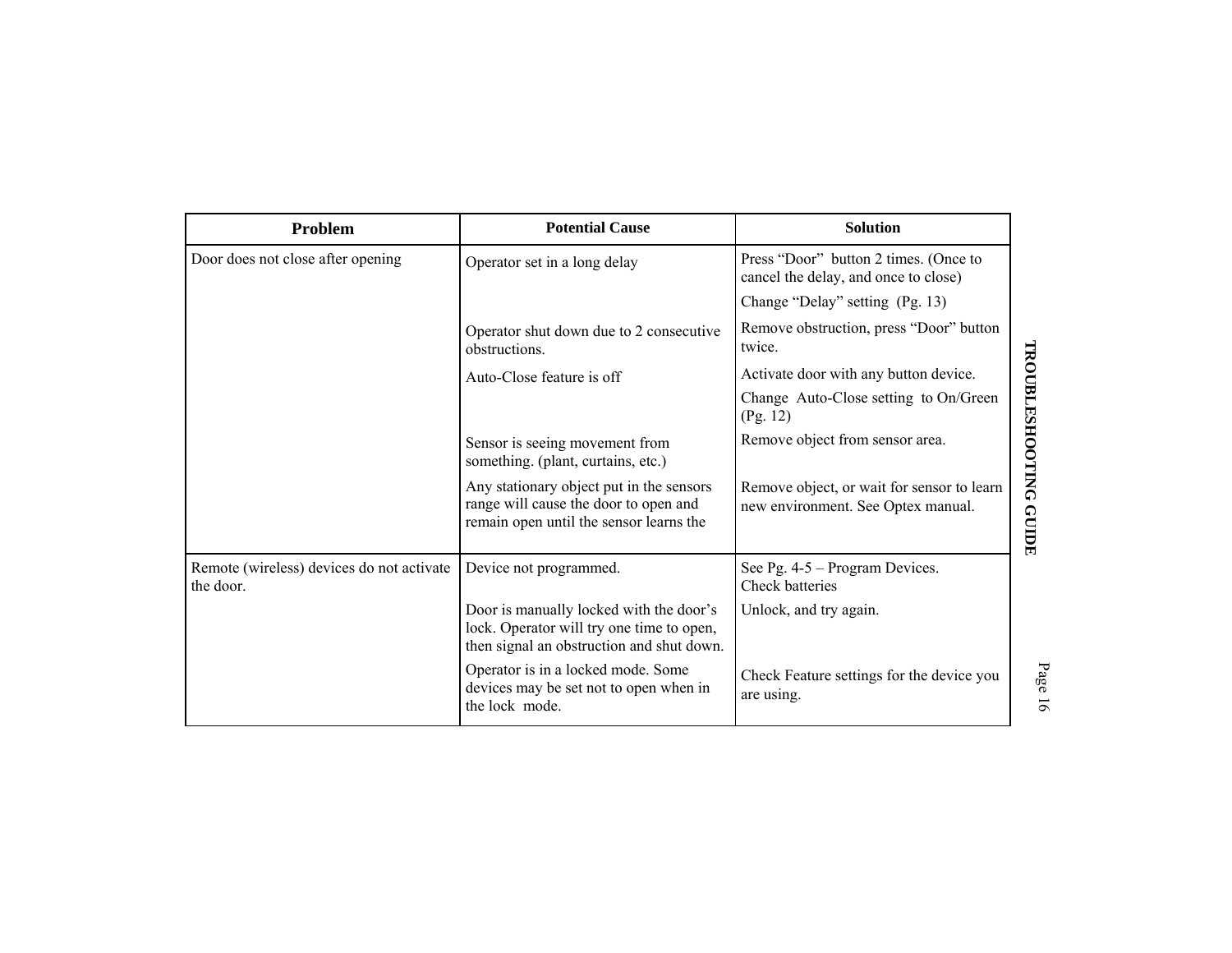## **Safety Check**

Perform these safety checks regularly on each automatic sliding door to insure your safety and protection. Perform these tests while traffic is restricted from all detection and sensing zones.

## **Sensor Activation**

- 1. Check electronic sensor by walking toward door opening at a moderate speed. Door should start opening before you reach the threshold, should slide open smoothly and stop without impact. Repeat on other side of opening. Move slowly through the door. The door should remain open.
- 2. Step out of sensor zone. After a brief time delay, the door should slide closed smoothly and should close fully without impact.
- 3. Walk parallel to the door face to check the detection pattern. Check that detection pattern fully covers the door jamb area (pinch point).

## **Floor Mat Activation**

- 1. Step on the opening (activating) mat in several places. Door should slide open smoothly and stop without impact.
- 2. Step through the doorway onto the mat on the other side. Door should remain fully open without interruption.
- 3. Check the mat. It should be secured in place as close to the threshold as possible.
- 4. Step off the mat. After a brief time delay, the door should close slowly and smoothly without impact.
- 5. Check battery. LED on transmitter should be blinking when stepping on mat.

## **Lock Functions**

1. While the operator is in a locked mode, turn off power. Lock should disengage, and the door can be moved manually.

## **Automatic Reversing**

- 1. Place an object (shoe) at the closing point.
- 2. Activate door.
- 3. Door should reverse to fully open, signal an obstruction, then try to close again.
- 4. Upon meeting an obstruction the second time, door should reverse to fully open, signal an obstruction every few seconds for 30 seconds, then shut down.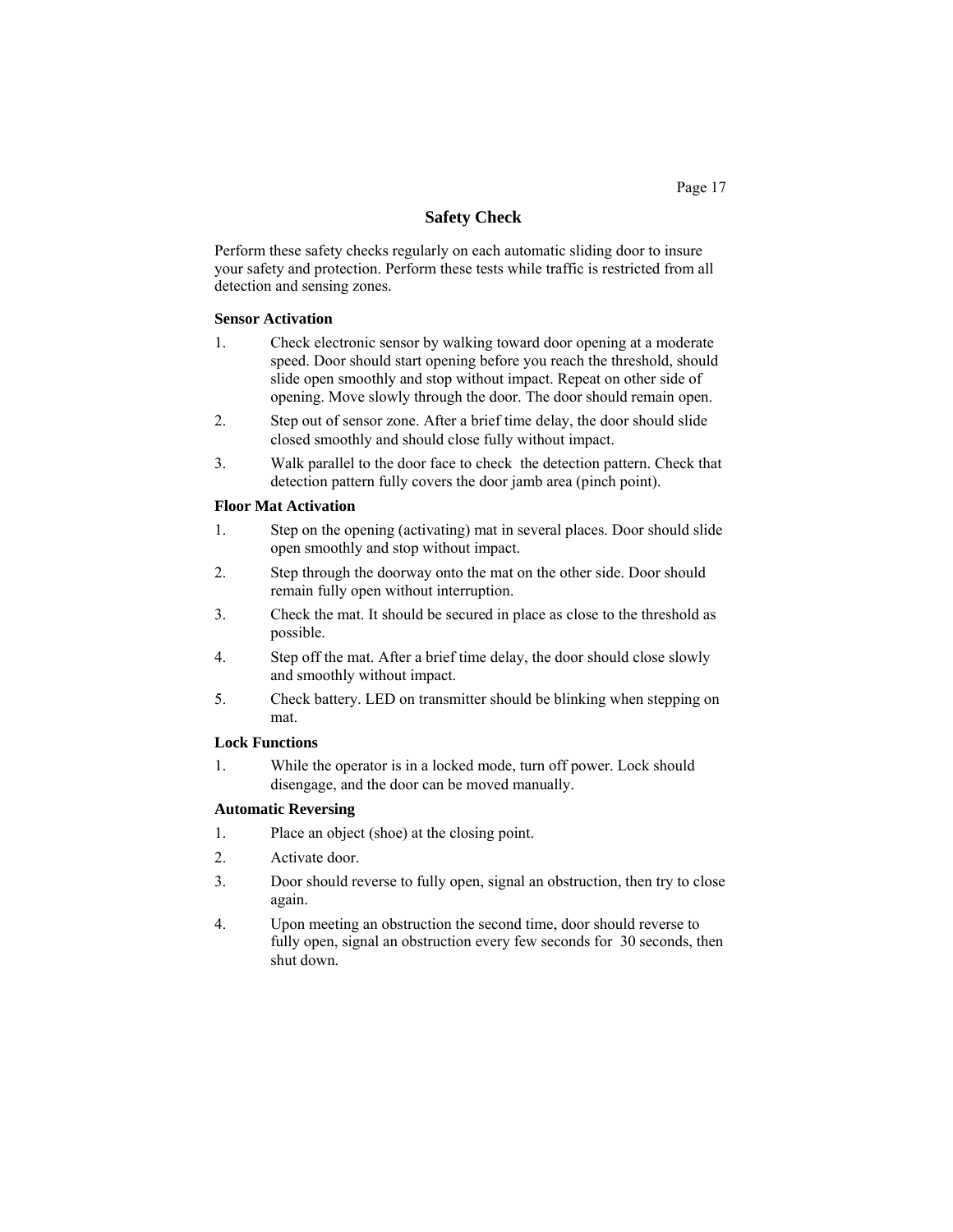## **General Safety**

- 1. **Decals**. Door should have decals properly displayed on both sides of the door. Decals should include the statement: AUTOMATIC DOOR (in letters 1/2" high, minimum)
- 2. **Housekeeping.**

Be sure floor guides are kept clean and free of any debris which could prevent proper door slide.

Check the door area for tripping or slipping hazards.

## **Operator Maintenance**

3 simple steps should be done to keep your "Operator" running smoothly. Perform maintenance once or twice a year depending on usage.

- 1. Wipe the shaft clean with a soft cloth., then carefully lubricate it with household oil.
- 2. Lubricate inside the extrusion along the track where the drive block travels. Use only a silicone or graphite paste available at any hardware store. Carefully apply with a small paint brush , do not use a spray on product.
- 3. Lubricate the coupling next to the motor. Apply a very small amount of the silicone or graphite paste to the center section (spider) of the coupling.

## **Batteries**

Transmitter Mat & Buttons use a standard 12V alkaline battery (LR-V08) (MN21,A23). To replace, remove the 2 screws on back, carefully lift out circuit board and replace battery. When reassembling, make sure LED (light) is aligned with hole taking care not to bend LED.

KeyFob uses a standard 12v alkaline battery (LR-V09) (MN21,A23). To replace, insert a small screwdriver into the slot on bottom and twist to remove cover.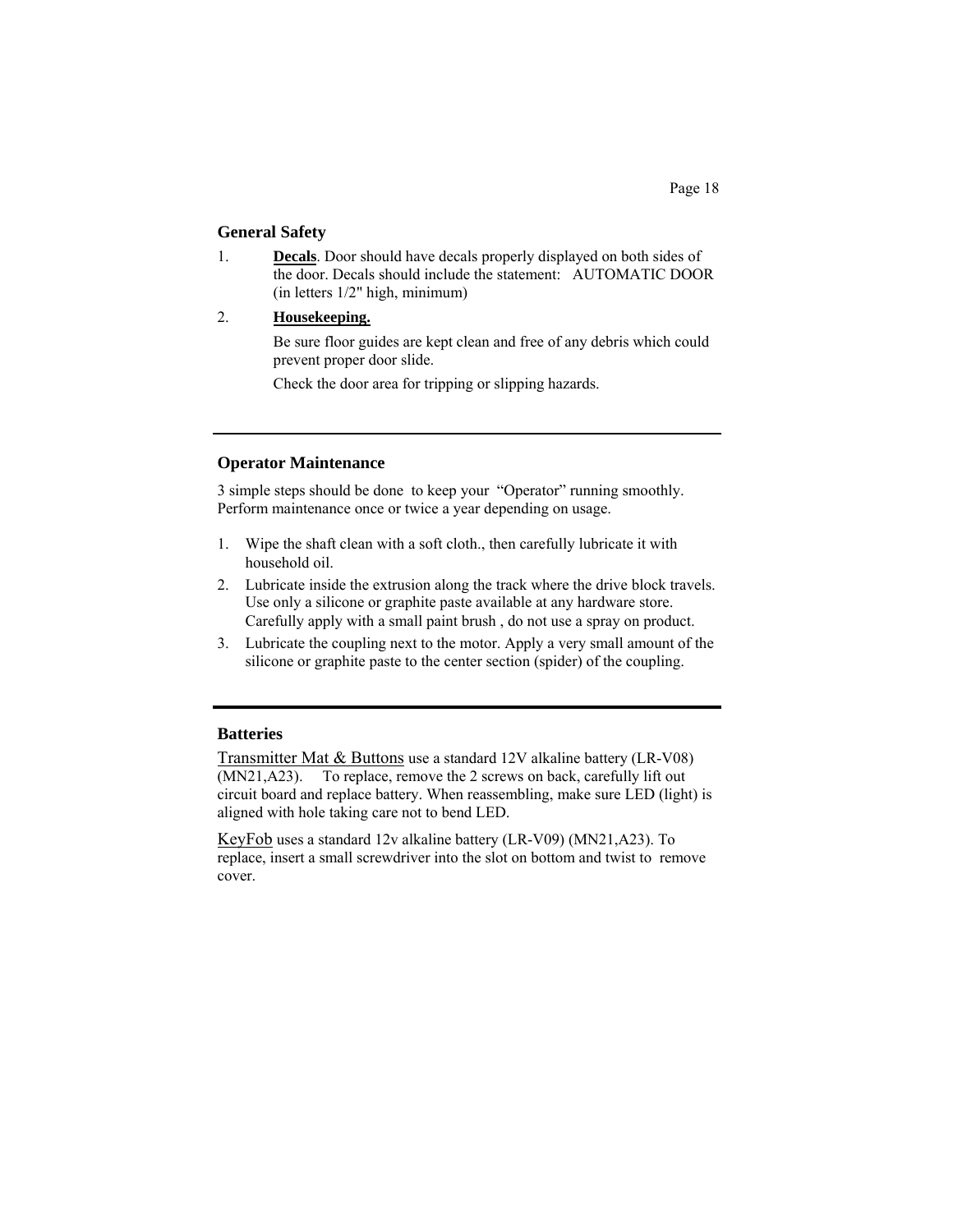#### **PRECAUTIONS**

## **DO NOT ALLOW SMALL CHILDREN TO PLAY WITH OR AROUND YOUR SLIDING DOOR.**

Before beginning please take a moment to read through this section. We have noted some critical areas, where particular attention should be paid when installing the Maitre D'oor Residential Sliding Door Operator.

## **Switch Set-up**

The proper positioning of **Switch #4 and Switch #5 is vital to safety**. If these switches are set improperly, there is a risk of getting pinched. The safety features are turned off at this point. **Pay particular attention to this section when installing the Maitre D'oor.** 

## **Drive Block**

**Do not adjust screws (springs) in the Drive Block. These are the two screws above and below the lock lever. They have been pre-set for safety.** 

## **Motion/Presence Sensors:**

Beams must be adjusted properly to protect the vital area (the pinch point). This is where the door closes into the seal and all other safety features are turned off.

The Motion/Presence Sensors will provide the maximum safety. We highly recommend using these sensors with the Maitre D'oor.

## **If you purchased the Maitre D'oor without the "Optex" Motion/ Presence Sensors,** we suggest the following:

- 1. Set your operator to a slow speed.
- 2. Set the delay to a longer time or: turn off the automatic close feature.
- 3. Enable the closing signal.
- 4. Do not use the "Quick Close" feature.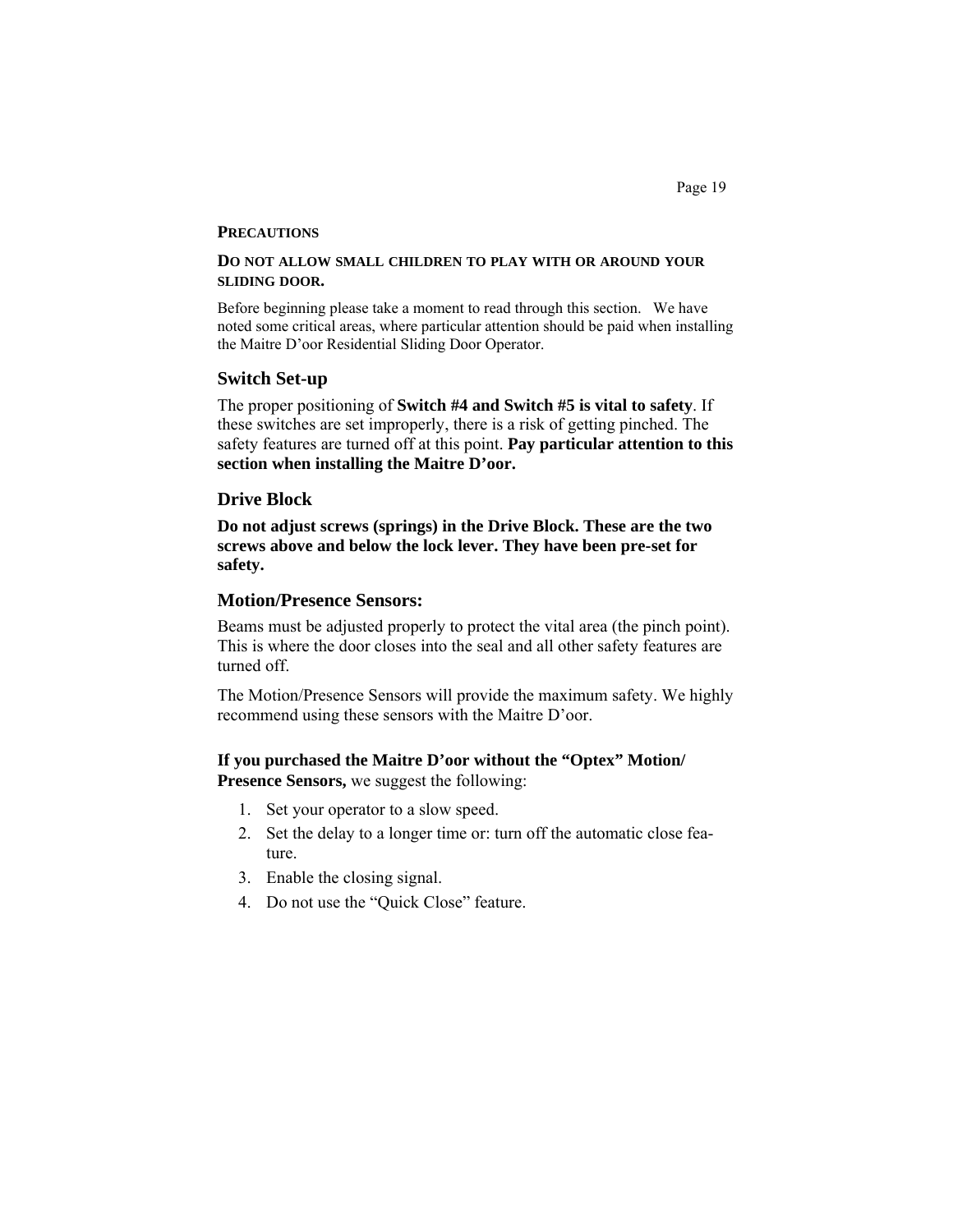

**CAUTION** 

- Improperly Adjusted Door can cause injury and equipment damage.
- Inspect door operation regularly using safety checklist.
- Have door adjusted as described in this Installation Manual.
- Safety devices should be in place and operational at all times.

**Caution** means that injury or property damage can result from failure to follow instructions.

The word **Note** is used to indicate important steps to be followed or important information.

## **To Our Customers**

The purpose of this manual is to familiarize you with your automatic door operator. It is essential that you **"know your door operator"** and that you recognize the importance of maintaining your door and operator in compliance with industry standards for safety.

It is **your responsibility**, as owner of the equipment to inspect the operation of your door system regularly, to insure that it is safe for use by your family and guests.

This Installation Manual and the Operation Manual will provide you with a description of the operation and maintenance requirements of your door.

A **Safety Checklist** is included in this Operation Manual. Please keep it in a convenient location and perform safety steps regularly.

**SHOULD THE DOOR FAIL TO OPERATE AS DESCRIBED IN THE SAFETY CHECK, OR AT ANY OTHER TIME FOR ANY OTHER REA-SON, SEE THE TROUBLESHOOTING SECTION, OR CALL YOUR SER-VICE TECHNICIAN OR FACTORY.** 

Page 20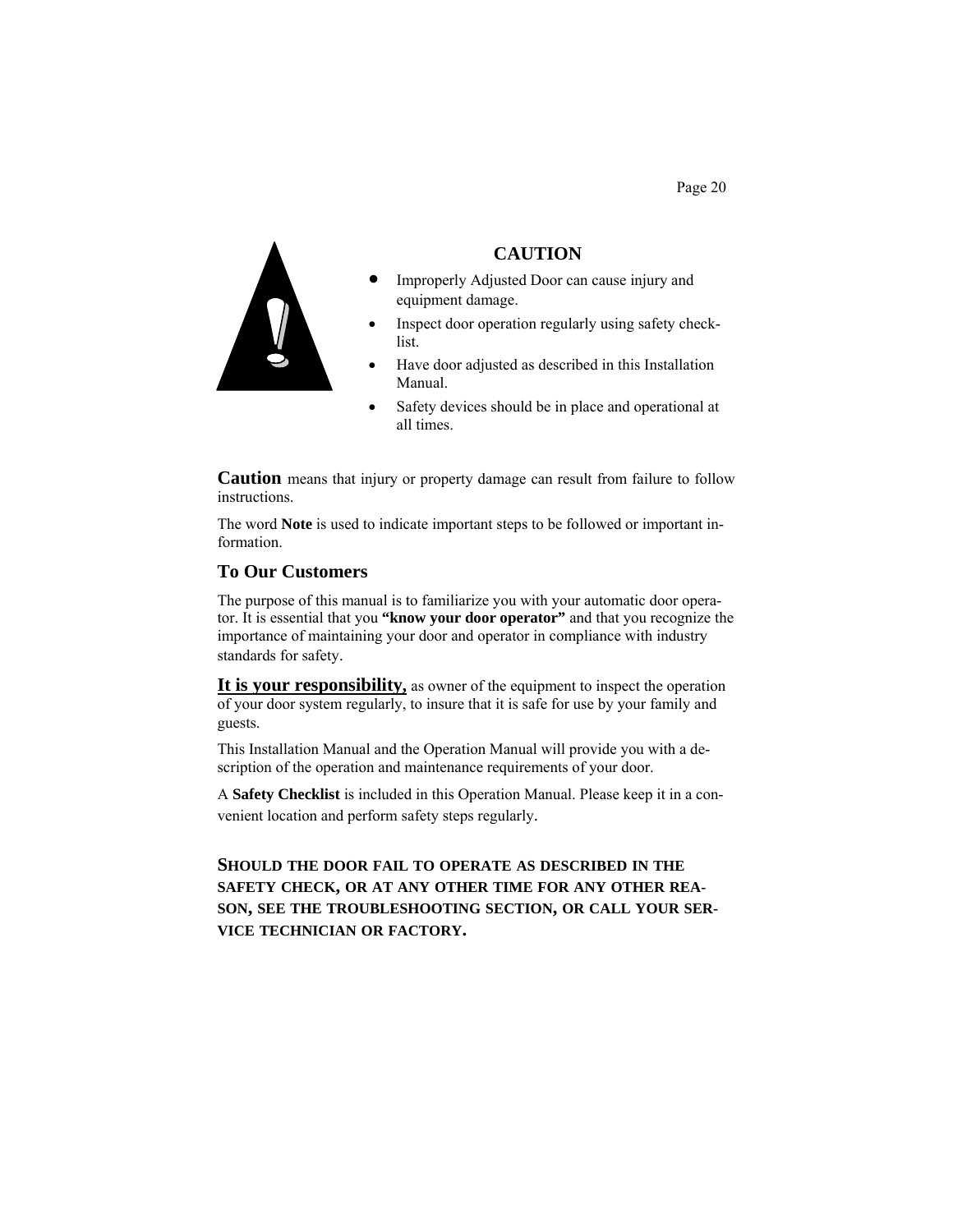## **Compliance with Safety Standards**

Your door operator was designed to the latest operating and safety standards. To ensure the continued safe operation of your door, it is important that:

- Your door and operator are maintained in compliance with this manual
- $\triangleright$  Proper decals are applied and maintained on your door.
- $\triangleright$  Safety devices should be checked regularly.

## **FCC Compliance**

This device complies with part 15 of the FCC Rules. Operation is subject to the following two conditions: (1) This device may not cause harmful interference, and (2) this device must accept any interference received, including interference that may cause undesired operations.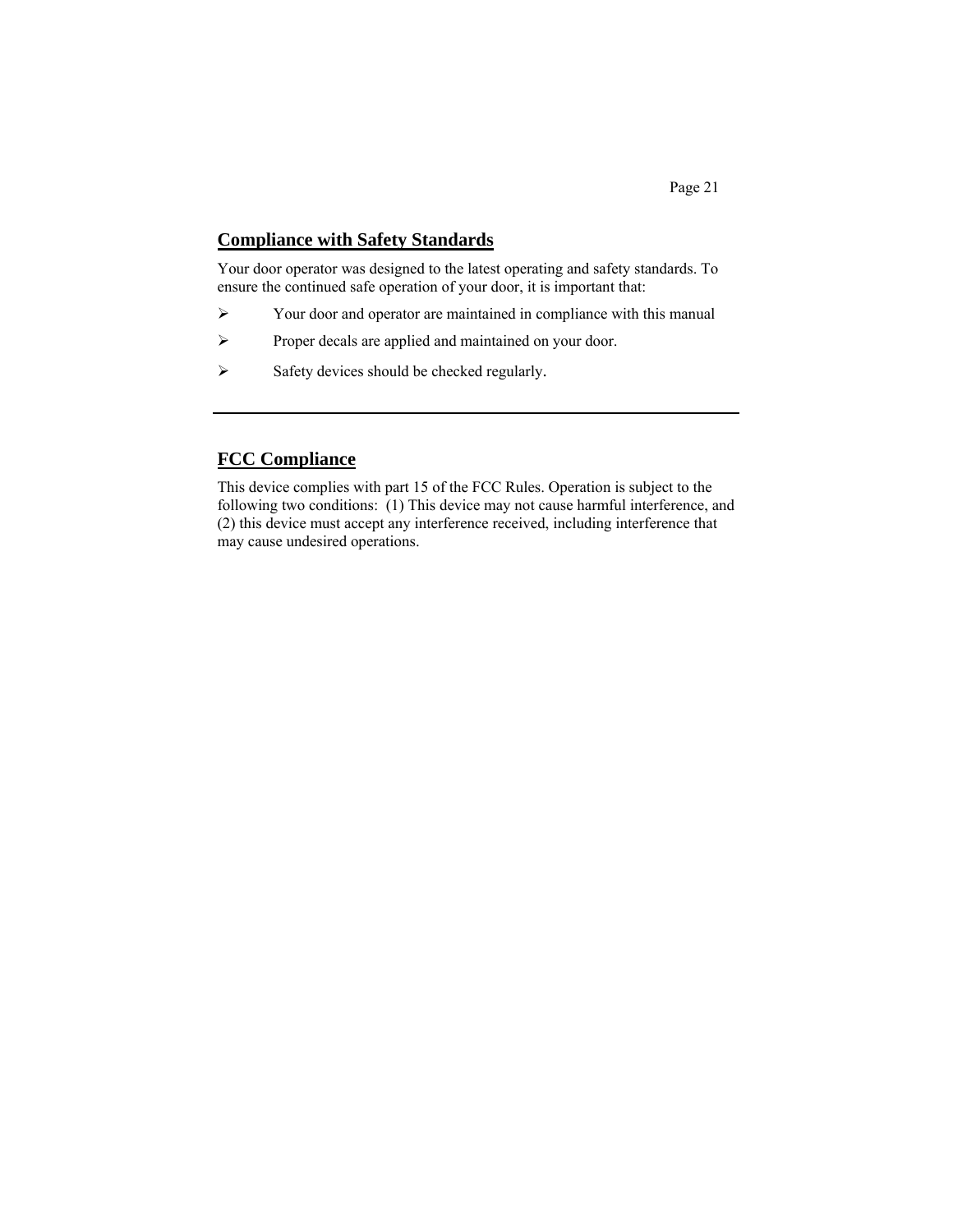## **Limited Warranty**

This product is warranted to be free from defects in materials and workmanship for a period of one (1) year; electronics for a period of 30 days from the date of purchase. Warranty obligation is limited to replacement, or repair, the option of Syver-Tech, Inc. The warranty of this product is null and void if the product is subject to negligence, abuse, modification or misuse. This warranty is only valid for the original purchaser of the product and will not be honored if the product is resold. To obtain service under the terms of this warranty:

- Call the factory for a return authorization number.
- Return authorization number must be noted on shipping label or product will be refused.
- Return the product in the original packaging.
- Please save all packaging and accessories. All original equipment, components, manuals, cables, documents and packaging must be returned with your item in order for Syver-Tech, Inc to process you RMA.
- Enclose a copy of your receipt.
- Include a written explanation describing any of the issues you have had with the product.
- Mail the product prepaid and insured to: Syver-Tech, Inc. (Address to be given with your RA Number)
- Please keep a copy for your records.

The above-mentioned warranty is the only one applicable to this product. All other warranties, expressed or implied are disclaimed, including but not limited to the implied warranty of merchantability and the implied warranty of fitness. There are no warranties that extend beyond the description on the face hereof.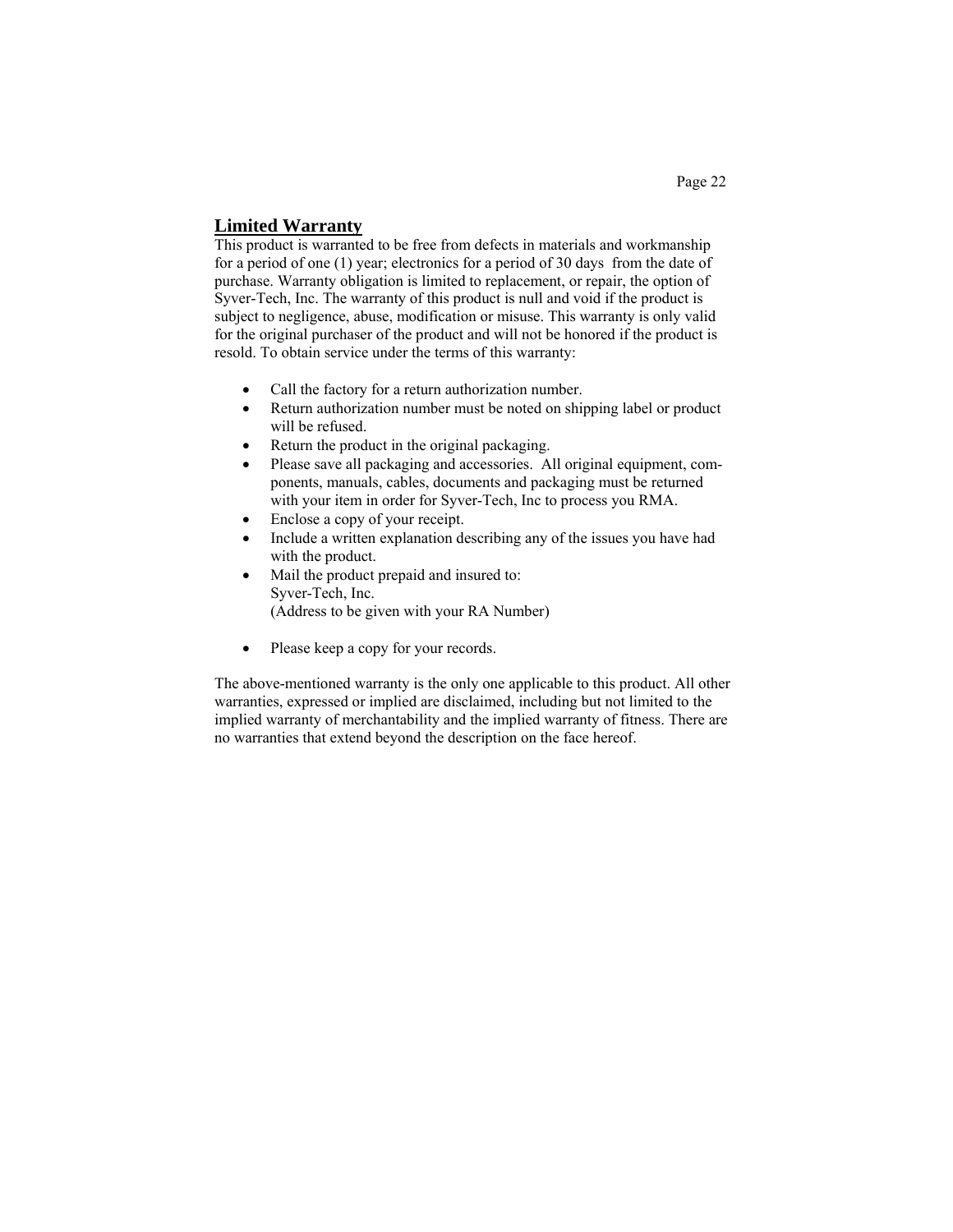## **FOR YOUR NOTES**